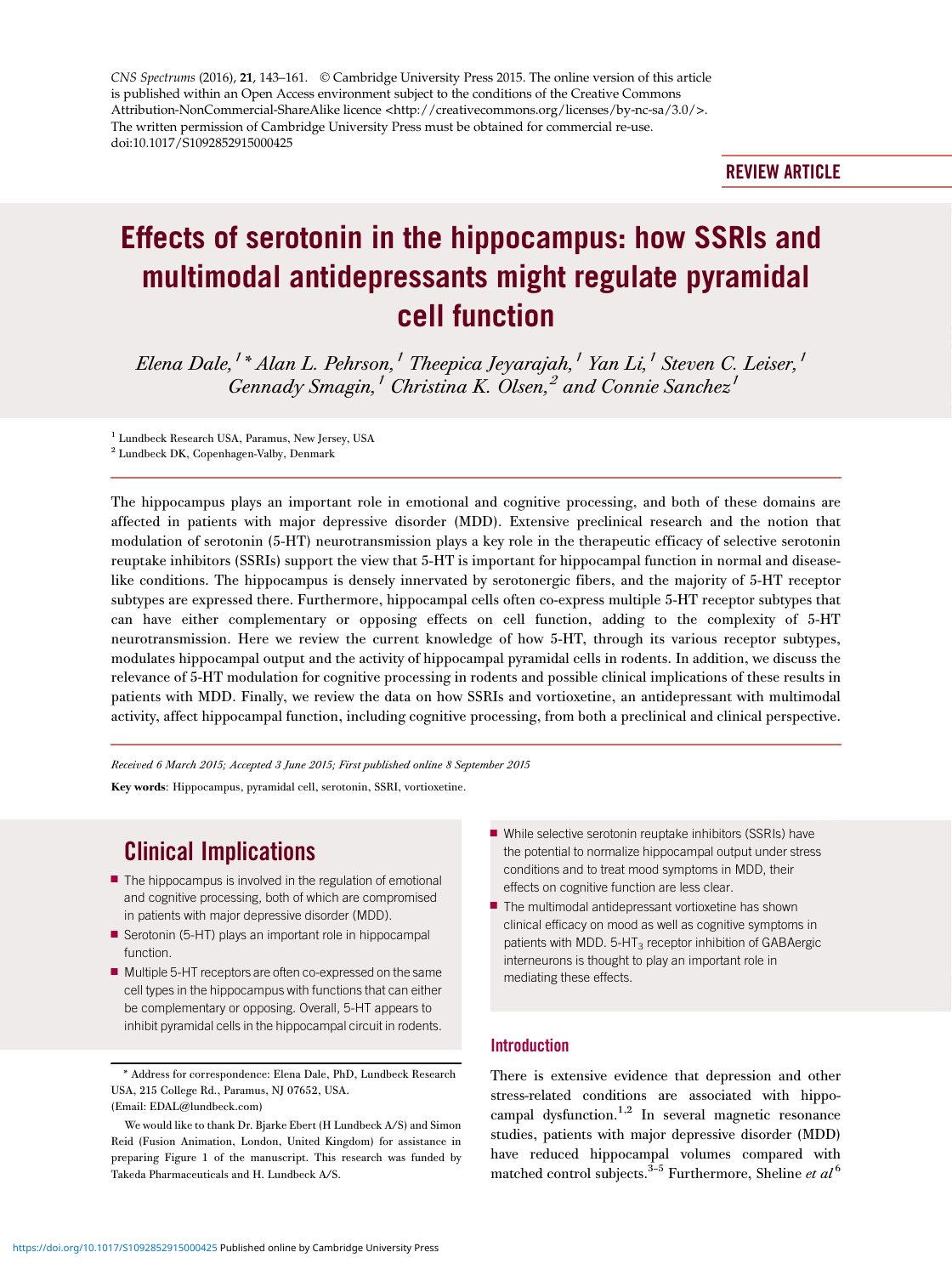have shown that there is an inverse correlation between hippocampal volume and the duration of untreated depression. A meta-analysis of 12 clinical studies indicated that the number of depressive episodes may be correlated with a reduction of hippocampal volume in the right hemisphere[.7](#page-11-0) Reduced hippocampal volume in MDD patients has also been associated with impaired memory (eg, MacQueen et al<sup>[8](#page-11-0)</sup>). Memory function related to hippocampal integrity decreases with increasing numbers of depressive episodes.<sup>[9](#page-11-0)</sup> In addition, functional magnetic resonance imaging (fMRI) studies of depressed patients have consistently shown overactivity in the frontolimbic circuitry, including the dorsolateral prefrontal cortex and hippocampus during working memory performance.[10,11](#page-12-0)

In addition to disturbances in mood and emotional processing, MDD is associated with deficits in several cognitive domains, including executive function, processing speed, and attention, as well as learning and memory.<sup>12-[14](#page-12-0)</sup> There is evidence that cognitive impairment varies independently of mood state and does not necessarily resolve when the patient is considered to be in clinical remission.<sup>15</sup> This may imply that cognitive control and the regulation of emotion have distinct neuronal bases in depression.<sup>[16](#page-12-0)</sup> While the literature suggests that antidepressants may potentially treat cognitive dysfunction in some patients with MDD, these studies were not designed to distinguish between the direct effects on cognitive domains versus indirect effects on cognition via improvements in mood. Overall, small sample sizes, methodological constraints, and the absence of replication make it difficult to draw firm conclusions from the majority of these studies.<sup>17,18</sup>

Since the selective serotonin (5-HT) reuptake inhibitors (SSRIs) and serotonin norepinephrine (NE) reuptake inhibitors (SNRIs) are the predominant pharmacotherapies used for the treatment of MDD, modulation of serotonergic neurotransmission is assumed to play a pivotal role in achieving their antidepressant efficacy. Many 5-HT receptor subtypes are extensively expressed in the hippocampus. However, even though a large number of preclinical studies in rodents are strongly supportive of antidepressant treatments restoring hippocampal function, their mechanisms of action have not been fully elucidated. Furthermore, it is not well understood how the clinical efficacy of currently used antidepressants might be related to changes in hippo-campal function in patients with MDD.<sup>[19](#page-12-0)</sup> Therefore, a thorough understanding of how 5-HT receptor modulation affects hippocampal functions is essential to the understanding of how antidepressants might work. Here we review the current knowledge of how 5-HT, through its various receptor subtypes, might modulate hippocampal activity in rodents. In addition, we discuss its relevance for cognitive processing and the possible

clinical implications for patients with MDD. Finally, we review available data on how SSRIs and vortioxetine, an antidepressant that, in addition to inhibition of 5-HT reuptake, also modulates a number of 5-HT receptor subtypes, affect hippocampus function from a preclinical and clinical perspective.

#### Anatomy of the Hippocampus

To understand how 5-HT modulates hippocampal function at a molecular level, it is necessary to gain insights into how 5-HT modulates the different cell types and subregions that comprise the hippocampal microcircuits. Along the longitudinal axis, the hippocampus is segregated into dorsal, intermediate, and ventral regions in rodents (reviewed in Fanselow and Dong<sup>[20](#page-12-0)</sup> and Moser and  $Moser<sup>21</sup>$ ), and analogous posterior and anterior regions in primates and humans<sup>[22](#page-12-0)</sup> that project to distinct brain areas.[23](#page-12-0) Lesion and electrophysiology studies in rodents have shown that the dorsal hippocampus is primarily involved in the cognitive functions, including spatial learning and memory,  $24.25$  whereas the ventral hippocampus is primarily involved in regulating stress, emotion, and anxiety.<sup>[26](#page-12-0)-[28](#page-12-0)</sup> However, this division of functions is somewhat ambiguous, since parts of the ventral hippocampus have been also shown to be involved in memory tasks.[29](#page-12-0)

The hippocampus is subdivided into several distinct zones: the dentate gyrus (DG), CA3, CA2, CA1, and the subiculum regions that were first described by Ramon y Cajal in  $1911^{30}$  and Lorente de Nó in 1934  $^{31}$  $^{31}$  $^{31}$  ([Figure 1\)](#page-2-0). The CA3, CA2, and CA1 regions are sometimes called the hippocampal gyrus or Ammon's horn. Granule cells in the DG receive projections from the surrounding entorhinal cortex and send their axons, called mossy fibers, to the CA3 area. Pyramidal cells in the CA3 area project axons, known as Schaffer collaterals, to the CA2 and CA1 areas. Pyramidal cells in the CA1 area send their axons to the surrounding deep cortical layers of the entorhinal cortex and to the subiculum which is the final processing stage of the hippocampal microcircuitry [\(Figure 1\)](#page-2-0). In addition to this main "trisynaptic circuit," there are direct connections from the superficial layers of the entorhinal cortex to the CA3 and CA1 areas, and synaptic connections from inhibitory gamma-butyric acid (GABA)ergic interneurons to excitatory glutamatergic pyramidal and granule cells within the hippocampus.<sup>[32](#page-12-0)</sup>

There are 2 types of principal cells in the hippocampal circuit: glutamatergic pyramidal cells in the Ammon's horn and subiculum regions, and glutamatergic granule cells in the DG ([Figure 1\)](#page-2-0). They generally have excitatory effects on the neurons to which they send axon terminals including other glutamatergic and GABAergic, as well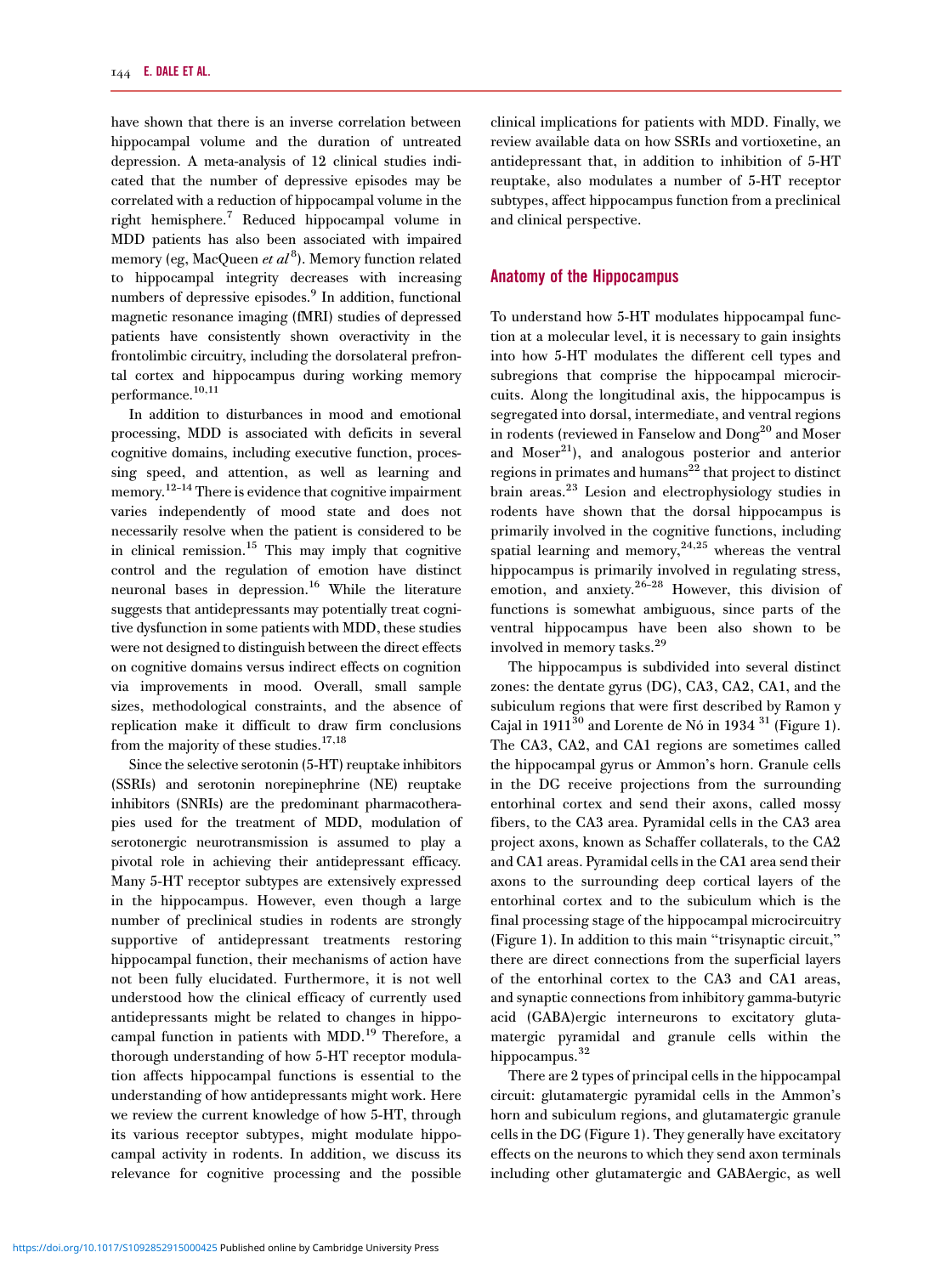<span id="page-2-0"></span>

FIGURE 1. Schematic illustration of the rat hippocampal circuit with 5-HT receptor localization. The main areas of the hippocampus, including the dentate gyrus (DG), CA3, CA2, CA1, and the subiculum regions, and synaptic connections between them are indicated. Principal (granule and pyramidal) cells are shown in blue, and interneurons are shown in green. Expression of 5-HT receptor subtypes on hippocampal CA1 and CA3 pyramidal cells, granule cells, and interneurons are shown. References for 5-HT receptor localization are listed [Table 1](#page-3-0). At least 16 subtypes of interneurons have been identified in the hippocampus; one representative interneuron is shown for illustrative purposes. Note that the 5-HT<sub>1A</sub> heteroreceptor is expressed at high levels throughout the hippocampus. The 5-HT<sub>1B</sub> receptor is found at highest levels in the subiculum. Based on histology data, the 5-HT<sub>3</sub> receptor is only expressed on the interneurons, and the 5-HT4 receptor is only expressed on pyramidal cells. Other 5-HT receptors subtypes are found on both principal cells and interneurons.

monoaminergic [5-HT, norepinephrine (NE), dopamine (DA)], cholinergic, and histaminergic (HA) cells. There are also 3 major populations of GABAergic inhibitory interneurons that can be identified by the expression of the calcium-binding proteins parvalbumin, calbindin, and calretinin. These interneurons can be further subdivided based on their morphology and presence of receptors for neuropeptides and other neurotransmitters. In total at least 16 different subtypes of interneurons have been identified in the hippocampus with different firing properties and functions[.33,34](#page-12-0) Each of these interneuron subpopulations has a distinct placement within the network, as well as a distinct role in modulating the behavior of pyramidal neurons.

Parvalbumin-immunoreactive interneurons are present within the pyramidal cell body layer (divided into stratum oriens and pyramidale), and synapse onto the soma and/or  $\frac{1}{2}$  axons of pyramidal neurons.<sup>[35](#page-12-0)</sup> In contrast, calbindin immunoreactive interneurons are present in the dendritic layers of the hippocampus (divided into stratum radiatum and moleculare)<sup>36</sup> and are thought to synapse onto pyramidal neuron dendrites.<sup>37</sup> Finally, calretinin immunoreactive interneurons frequently form local synaptic connections onto other interneurons.<sup>[38](#page-12-0)</sup> Thus, hippocampal interneurons can modulate the activity of both pyramidal cells and other interneurons[.38](#page-12-0)

The processing of information within the hippocampus is complex and is influenced by multiple neurotransmitters and neuromodulators, including glutamate, GABA, DA, NE, HA, acetylcholine (ACh), and 5-HT. Serotonergic receptors are found on both excitatory cells and inhibitory interneurons. As will be discussed in the following sections, 5-HT neurotransmission can have a direct effect on pyramidal neuron firing by modulating its membrane potential and indirect effects via modulating GABA neurotransmission.

#### 5-HT Receptors in the Rodent Hippocampus

Nearly all of the identified 5-HT receptor subtypes are expressed in the hippocampal circuit in rodents.<sup>39</sup> Interestingly, 5-HT fibers often lack direct synaptic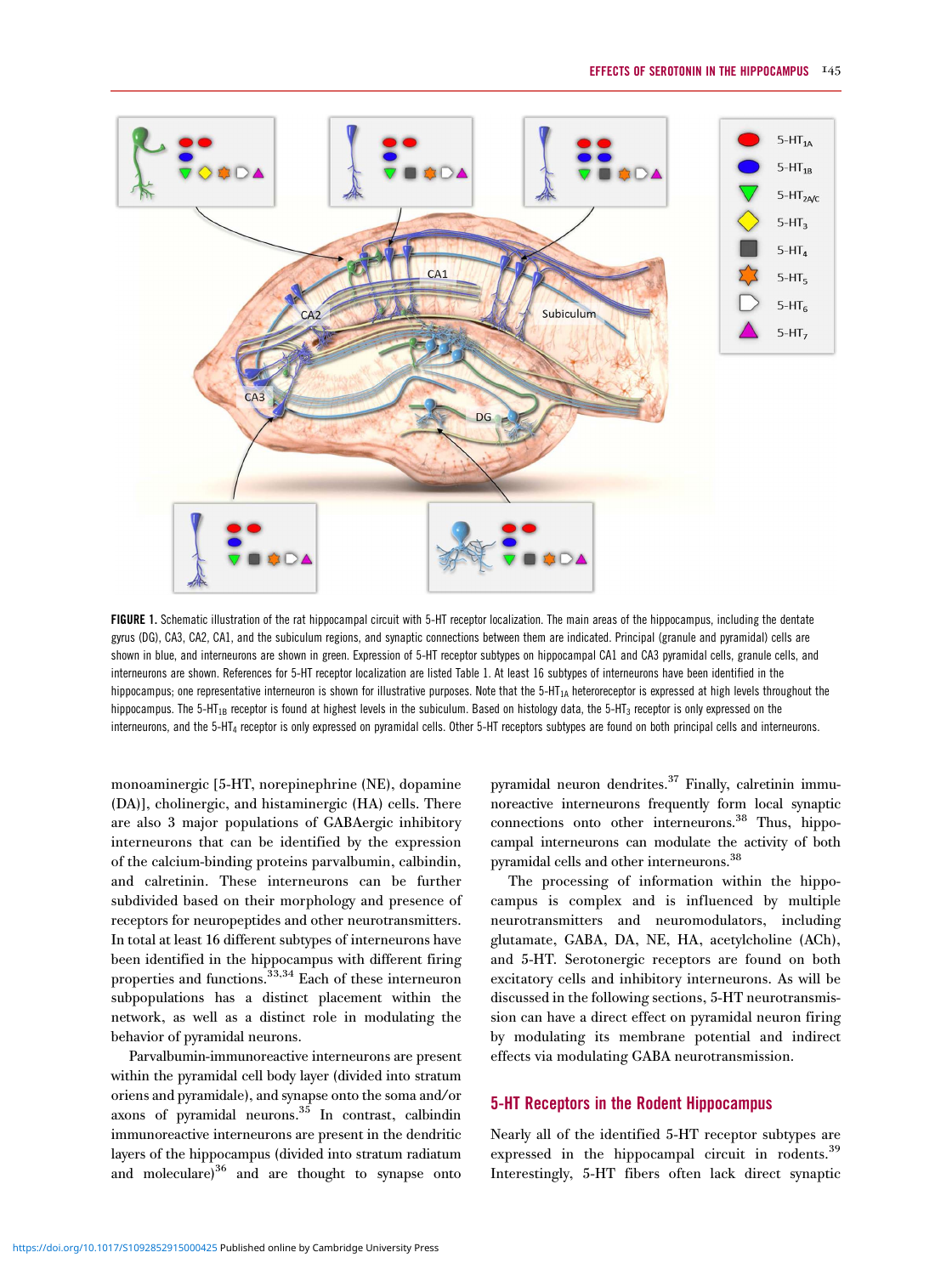<span id="page-3-0"></span>contacts, and in many cases 5-HT receptors have been detected on neurons that do not receive serotonergic innervation.[40](#page-12-0)–[42](#page-12-0) This suggests that in the hippocampus, as in other brain areas, 5-HT is released diffusely by volume transmission and acts more as a neuromodulator whose function might be to maintain homeostasis in the brain.

The specificity and diversity of 5-HT signaling arises from at least 14 different receptor subtypes grouped in 7 receptor families with distinct characteristics and expression patterns (Table 1, [Figures 1](#page-2-0) and [2\)](#page-4-0). The  $5-HT<sub>1</sub>$  receptor family is inhibitory; it is coupled to G-protein-coupled inwardly rectifying potassium (GIRK) channels and  $G<sub>i/o</sub>$  proteins. Activation of GIRK channels exerts hyperpolarizing effects on cell function. Activation of  $G<sub>i/o</sub>$  proteins inhibits adenylyl cyclase and decreases cyclic adenosine monophosphate (cAMP) concentration. The  $5-\text{HT}_2$  receptor family is stimulatory and signals via activation of  $G_q$  proteins that are coupled to phospholipase C. Phospholipase C hydrolyses membrane phosphoinositides into inositol triphosphate (IP3) and diacylglycerol (DAG), which elevate intracellular calcium. One of the downstream targets of  $5-HT_2$  receptors are potassium leak channels. Activation of  $5-HT_2$  receptors closes these channels, resulting in cell depolarization. The  $5-HT_3$ receptor family is stimulatory and the only non-G-protein coupled receptor. Activation of  $5-HT<sub>3</sub>$  receptors opens a non-selective Na<sup>+</sup>/K<sup>+</sup> ion channel that depolarizes neurons and increases neurotransmitter release. The  $5-HT_4$ ,  $5-HT_6$ , and  $5-HT_7$  receptors are stimulatory and increase neuronal excitability. They are coupled to G<sub>s</sub> protein and signal via activation of adenylyl cyclase and elevation in cAMP levels. Finally,  $5-\text{HT}_5$  receptors are inhibitory, and, as for the  $5-HT_1$  receptor family members, are coupled to  $G<sub>i/o</sub>$  proteins that suppress adenylyl cyclase

and decrease cAMP levels. $43,44$  In the hippocampus, cells often co-express several types of 5-HT receptors that can have either complementary or opposing effects on cell function [\(Figure 1](#page-2-0) and Table 1). Moreover, 5-HT receptors can form homodimers or heterodimers with other G-protein coupled receptors, which adds further complexity to 5-HT signaling.[45](#page-12-0) For example, heterodimers of  $5-HT_{1A} - 5HT_{7}$  receptors and  $5-HT_{2A}$ -mGlu2 (metabotropic glutamate 2) receptors have been shown to have character-istics that differ from their individual counterparts.<sup>[45](#page-12-0)-[47](#page-12-0)</sup> Below we describe the expression patterns of 5-HT receptors and discuss their effects on hippocampal circuitry and hippocampus-mediated behavioral responses based on published results and our data in rodents. We chose to only include behavioral models of memory and learning, since these models have the best link to hippocampal function.<sup>[48](#page-12-0)-[50](#page-12-0)</sup>

#### $5$ -HT<sub>1A</sub> receptors

Among all 5-HT receptor subtypes,  $5-HT<sub>1A</sub>$  receptors have the highest affinity for 5-HT (Table 1). In the hippocampus, they are found on non-serotonergic cells as heteroreceptors and inhibit cellular activity via activating GIRK channels.<sup>[51](#page-13-0)</sup> They are defined as heteroreceptors because they control release of neurotransmitters other than 5-HT.  $5-HT<sub>1A</sub>$  receptors are moderately to highly expressed throughout the hippocampus<sup>[52](#page-13-0)</sup> [\(Figure 2A](#page-4-0)). They have been detected on both glutamatergic principal cells and at least two subtypes of GABAergic interneurons (Table 1).

Activation of  $5-HT_{1A}$  receptors primarily leads to inhibition of hippocampal pyramidal cells.<sup>[53](#page-13-0)-[59](#page-13-0)</sup> Interestingly, in the prefrontal cortex,  $5-HT_{1A}$  receptor agonists produce both excitatory and inhibitory effects on cortical

|             |                  | <b>TABLE 1.5-HT receptor subtypes in the rodent hippocampus</b> |                              |                              |                                           |           |
|-------------|------------------|-----------------------------------------------------------------|------------------------------|------------------------------|-------------------------------------------|-----------|
| Receptor    | Structure        | Affinity for 5-HT (Ki/Kd, nM)*                                  | Function                     | Expression                   | Cell type                                 | Ref.      |
| $5-HT1A$    | GPCR             | $0.20 - 0.79$                                                   | I LCAMP, †GIRK               | $+ + + + +$                  | Pyr, Gran, Calbin- $(+)$ IN, PV- $(+)$ IN | 37,52     |
| $5-HT_{1R}$ | <b>GPCR</b>      | $4.0 - 32$                                                      | I LCAMP, 1GIRK               | $+7$ + + +                   | Pyr, Gran                                 | 63,65,155 |
| $5-HT_{1D}$ | <b>GPCR</b>      | $2.5 - 6.3$                                                     | I LCAMP. 1GIRK               | $-1$                         | 2                                         | 64,66     |
| $5-HT_{2A}$ | <b>GPCR</b>      | 1.3                                                             | S <sub>1</sub> PLC           | $+7++$                       | Pyr, Gran, Calbin- $(+)$ IN, Calre- $(+)$ | 71,72     |
|             |                  |                                                                 |                              |                              | IN. $PV-(+)$ IN                           |           |
| $5-HT_{2C}$ | GPCR             | $2.5 - 160$                                                     | S <sub>1</sub> PLC           | 2                            | ?                                         | 163       |
| $5-HT3$     | Ligand-gated ion | 130-320                                                         | $S \uparrow$ lon conductance | $+/- +$ Stronger in ventral/ | $CCK-(+)$ IN, Calbin- $(+)$ IN, Calre-    | 76,77,79  |
|             | channel          |                                                                 | $(K^+$ . Na <sup>+</sup> )   | caudal hippocampus           | $(+)$ IN                                  |           |
| $5-HT_A$    | GPCR             | $1.6 - 4.0$                                                     | S <sub>1</sub> cAMP          | $+7$                         | Pvr                                       | $89 - 91$ |
| $5-HT5$     | <b>GPCR</b>      | 130-200**                                                       | <b>I</b> LCAMP               | $+/- +$                      | Pyr. Gran, IN                             | 95        |
| $5-HT6$     | GPCR             | 13                                                              | S <sub>T</sub> cAMP          | $+ +/ + + +$                 | Pyr, Calbin- $(+)$ IN, Calre- $(+)$ IN    | 97,98     |
| $5-HT7$     | <b>GPCR</b>      | $1.0 - 7.9$                                                     | S <sub>T</sub> cAMP          | $+7++$                       | Pyr, IN?                                  | 104       |

\* Affinities for 5-HT were calculated from pKi/pKd data obtained from the IUPHAR data base. For further details and references see [http://www.iuphar-db.org.](http://www.iuphar-db.org)

\*\* 5-HT<sub>5a</sub>. Expression strength is indicated by  $-$ : absent,  $+$ : low,  $++$ : moderate,  $++$  +: strong, ?: unknown.

Abbreviations used: GPCR: G-protein-coupled receptor; I: inhibitory; S: stimulatory; 1: increase;  $\downarrow$ : decrease; Pyr: pyramidal; Gran: granule; IN: interneuron; PV: parvalbumin; CCK: cholecystokinin; Calbin: calbindin; Calre: calretinin.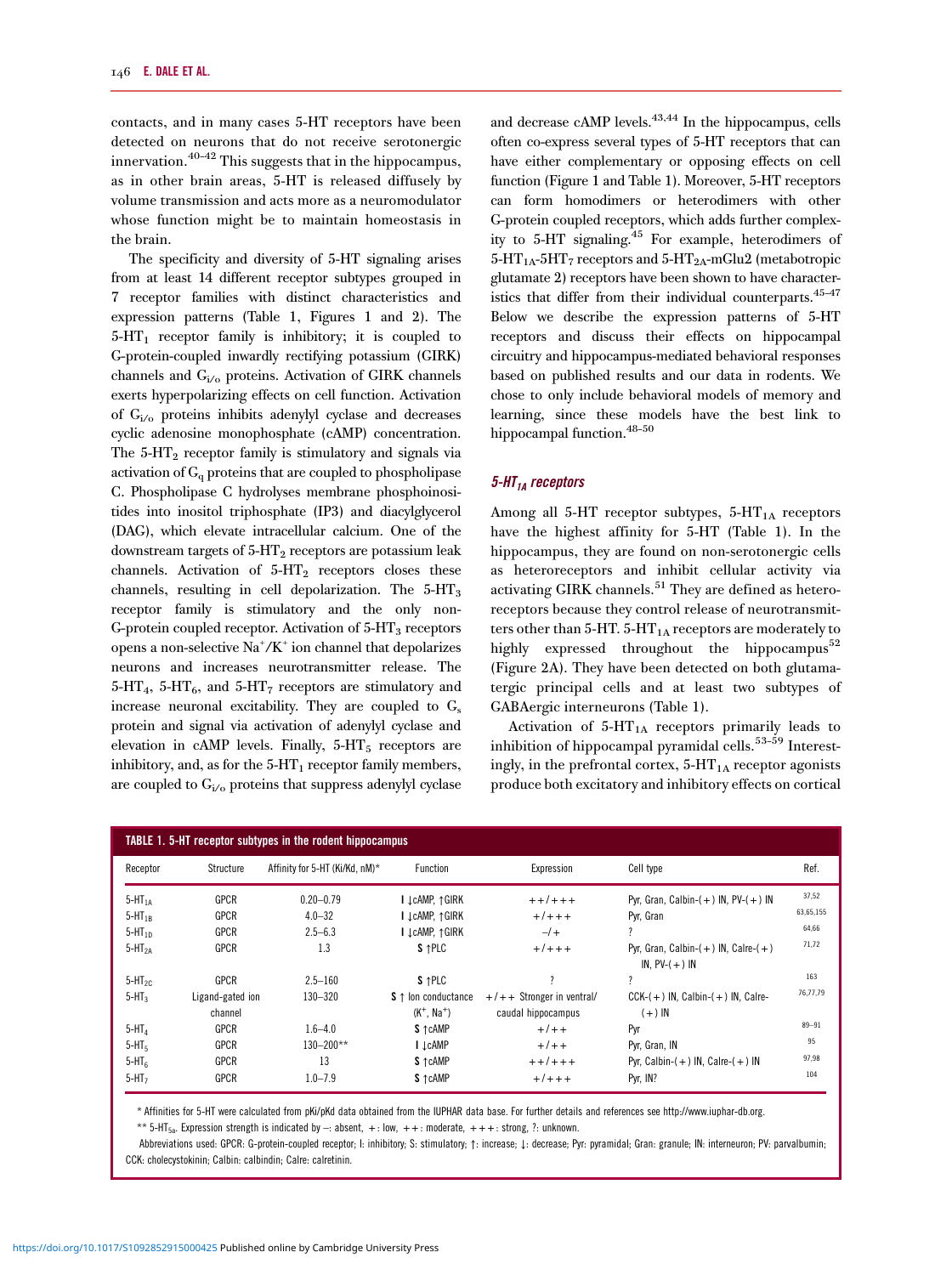<span id="page-4-0"></span>

FIGURE 2. Expression of several classes of 5-HT receptors and the 5-HT reuptake transporter (SERT) by ex vivo autoradiography in the rat hippocampus. Autoradiographic images representing total (left panels) and non-specific binding (right panels) for each of 5 separate serotonergic targets in coronal brain sections (20  $\mu$ m in thickness). 5-HT<sub>1A</sub> receptors were mapped using 3 nM [<sup>3</sup>H]8-OH-DPAT (A) alone or (B) in combination with 1  $\mu$ M of the 5-HT<sub>1A</sub> receptor selective antagonist WAY100635 to determine the level of nonspecific binding. 5-HT<sub>1B/1D</sub> receptors were mapped using 1 nM [<sup>3</sup>H] GR125743 (C) alone or (D) in combination with 1  $\mu$ M of the 5-HT $_{1B}$  receptor preferring SB216641 to determine the level of nonspecific binding. 5-HT $_3$  receptors were mapped using 3 nM [ $^3$ H] LY278584 (E) alone or (F) in combination with 1  $\mu$ M ondansetron to determine the level of nonspecific binding. 5-HT<sub>7</sub> receptors were mapped using 4.5 nM [<sup>3</sup>H] SB269970 (G) alone or (H) in combination with 1 µM of unlabeled SB269970 to determine the level of nonspecific binding. Finally, SERT was mapped using 4.5 nM  $[^3H]$  escitalopram (I) alone or (J) in combination with 1  $\mu$ M paroxetine to determine the level of nonspecific binding. Scale bars represent 5 mm.

pyramidal cells.[60](#page-13-0) This might be ascribed to a difference in the distribution of  $5-HT_{1A}$  receptors on interneurons versus pyramidal cells in these 2 brain regions.

The function of  $5-HT_{1A}$  receptors has been extensively studied in multiple behavioral studies, 16 of which are

listed in [Table 2](#page-5-0). Modulation of  $5-HT_{1A}$  receptor activity in animal models of memory and learning has produced inconsistent results that range from impairment to improvement [\(Table 2\)](#page-5-0). Some of these inconsistencies might be due to differences in experimental design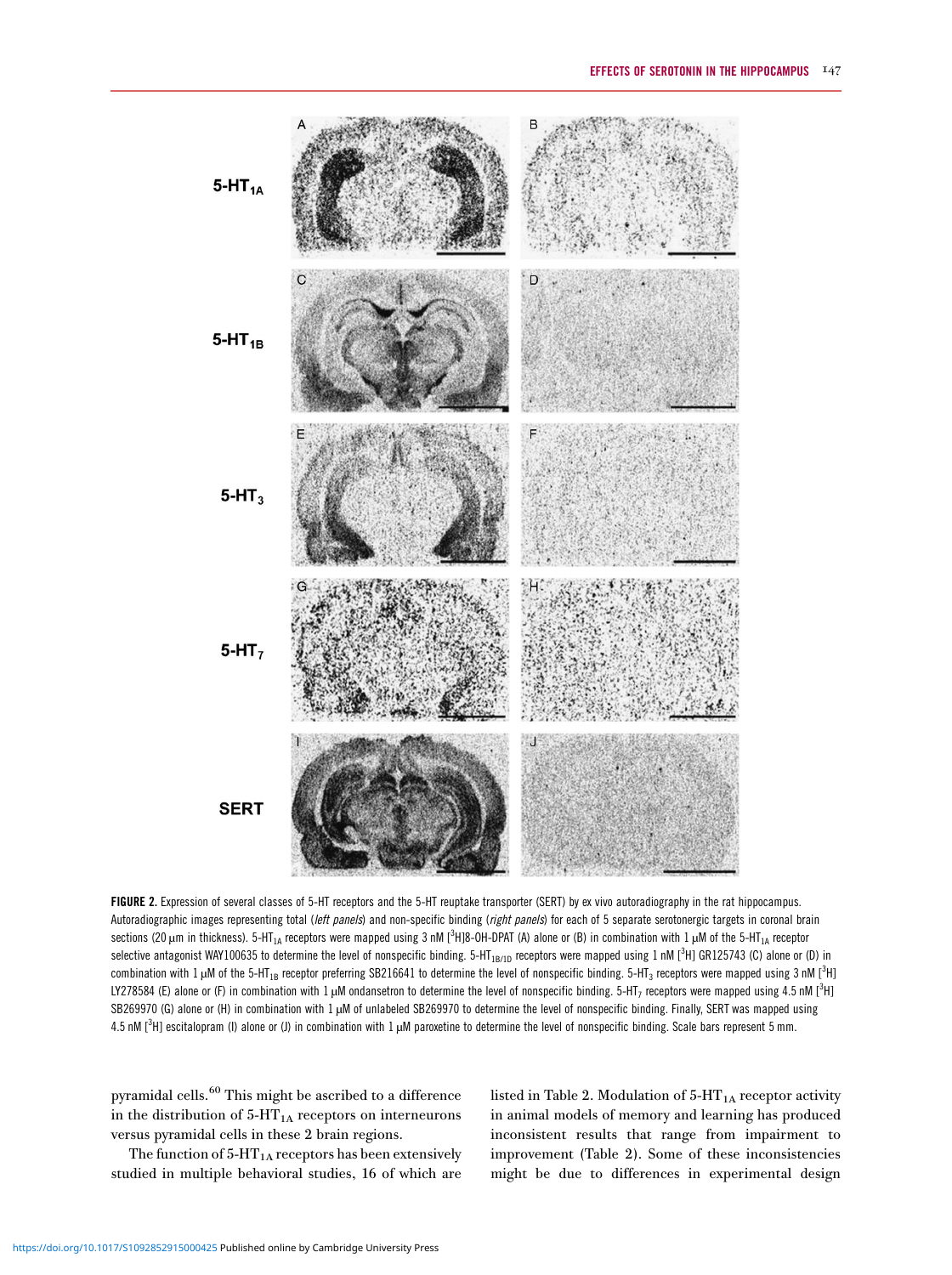# <span id="page-5-0"></span>TABLE 2. Effects of serotonergic manipulations on hippocampal dependent memory tests in rodents

| Mechanism                                                                                | <b>Species</b>      | <b>Spatial memory tasks (Morris</b><br>water maze (MWM), Radial<br>arm maze (RAM), Barnes maze<br>(BM), Object<br>placement/preference (OP)) | Associative/Affective memory<br>tasks (Contextual fear<br>conditioning (CFC), Pattern<br>separation (PS)) | <b>Working memory tasks</b><br>(Spontaneous<br>alternation (SA), Forced<br>alternation (FA),<br>Delayed alternation (DA)) |
|------------------------------------------------------------------------------------------|---------------------|----------------------------------------------------------------------------------------------------------------------------------------------|-----------------------------------------------------------------------------------------------------------|---------------------------------------------------------------------------------------------------------------------------|
| $\uparrow$ 5-HT tone                                                                     |                     |                                                                                                                                              |                                                                                                           |                                                                                                                           |
| Increase tryptophan or other 5-HT                                                        | Rat                 | $\uparrow$ 164,165 or $\div$ 165 MWM: $\uparrow$ 122 or                                                                                      | $\downarrow$ CFC $^{167}$                                                                                 |                                                                                                                           |
| precursor                                                                                |                     | $\perp$ <sup>166</sup> RAM                                                                                                                   |                                                                                                           |                                                                                                                           |
| 5-HTT KO                                                                                 | Mouse or Rat        | $\downarrow$ MWM $^{168}$ ; $\div$ BM $^{168}$                                                                                               | $\uparrow$ $^{169}$ or $\div$ $^{170}$ CFC                                                                |                                                                                                                           |
| <b>SSRIs</b><br>Fluoxetine, paroxetine, citalopram,                                      | Mouse or Rat        | $\pm$ 171–173 or $\div$ 174–176 MWM.                                                                                                         | $\downarrow$ or $\div$ CFC $^{167}$ when administrated                                                    | $\downarrow$ FA $^{181}$ ; $\div$ pCPA deficit in                                                                         |
| escitalopram                                                                             |                     | $\uparrow$ BM $^{177}$ ; $\div$ RAM $^{178,179}$ ;<br>$10P^{171,172}$                                                                        | before the testing session; $\uparrow$<br>CFC <sup>180</sup> when administrated<br>before training        | $SA$ $182$                                                                                                                |
| Multimodal                                                                               |                     |                                                                                                                                              |                                                                                                           |                                                                                                                           |
| Vortioxetine<br>$\downarrow$ 5-HT tone                                                   | Rat                 |                                                                                                                                              | $\uparrow$ CFC $^{183}$                                                                                   | $\emptyset$ pCPA deficit in SA $^{182,184}$                                                                               |
| 5,7-DHT                                                                                  | Rat                 | $\div$ 185-190 or $\downarrow$ 191,192 MWM; $\div$ RAM<br>$186 - 190$                                                                        |                                                                                                           | $\div$ 185,188 or $\downarrow$ 187 FA;                                                                                    |
|                                                                                          |                     |                                                                                                                                              |                                                                                                           | $\div$ SA $^{186}$ ; $\downarrow$ DA $^{185}$<br>$\downarrow$ SA $^{182}$                                                 |
| pCPA<br>Tryptophan depletion                                                             | Rat<br>Mouse or Rat | $\div$ MWM $^{193}$ ; $\div$ RAM $^{194}$<br>$\div$ MWM $^{195,196}$                                                                         | $\downarrow$ CFC $^{196}$                                                                                 |                                                                                                                           |
| Conditional KO Lmx1b                                                                     | Mouse               | $\downarrow$ MWM $^{197}$                                                                                                                    | ↑ CFC 197                                                                                                 |                                                                                                                           |
| transcription factor lack all<br>central 5-HT neurons                                    |                     |                                                                                                                                              |                                                                                                           |                                                                                                                           |
| $5-HT1A$ receptors                                                                       |                     |                                                                                                                                              |                                                                                                           |                                                                                                                           |
| 5-HT <sub>1A</sub> Over-expression                                                       | Mouse               | $\perp$ <sup>198</sup> or $\div$ <sup>199</sup> MWM                                                                                          | $\uparrow$ CFC $^{201}$ ; $\downarrow$ PS $^{201}$                                                        |                                                                                                                           |
| $5-HT1A$ KO                                                                              | Mouse               | $\downarrow$ in young mice; $\div$ in old mice in<br><b>MWM</b> 200                                                                          |                                                                                                           |                                                                                                                           |
| $5-HT1A$ receptor agonists                                                               |                     |                                                                                                                                              |                                                                                                           |                                                                                                                           |
| 8-OH-DPAT (also activates 5-HT <sub>7</sub><br>receptors); S15535; flesinoxan            | Mouse or Rat        | ↑ $61$ ; $\div$ $202$ or $\downarrow$ $61$ MWM; $\downarrow$ $203-206$<br>or $\div$ <sup>207</sup> RAM                                       | ↓ CFC 208,209                                                                                             | $\emptyset$ pCPA deficit in SA $^{184}$                                                                                   |
| $5-HT1A$ receptor antagonists<br>WAY100635, WAY100135,<br>WAY101405, NAN-190,<br>NAD-299 | Mouse or Rat        | $\uparrow$ MWM $^{210}$ ; $\div$ RAM $^{204}$                                                                                                | $\uparrow$ <sup>209</sup> or $\div$ <sup>167</sup> CFC                                                    |                                                                                                                           |
| $5-HT_{1B}$ receptors                                                                    |                     |                                                                                                                                              |                                                                                                           |                                                                                                                           |
| $5$ -HT <sub>1B</sub> over-expression (in dorsal<br>raphe nucleus)                       | Rat                 |                                                                                                                                              | $\downarrow$ CFC <sup>211</sup>                                                                           |                                                                                                                           |
| 5-HT <sub>1B</sub> KO                                                                    | Mouse               | ↑ MWM <sup>212,213</sup>                                                                                                                     | $\div$ CFC $^{213}$                                                                                       | $\div$ SA $^{213}$                                                                                                        |
| $5-HT_{1B}$ receptor agonists<br>CP93129, Anpirtoline                                    | Rat                 | $\downarrow$ MWM <sup>214</sup> ; $\downarrow$ RAM <sup>207</sup>                                                                            | $\downarrow$ CFC $^{211}$                                                                                 |                                                                                                                           |
| $5-HT_{1B}$ receptor antagonists                                                         |                     |                                                                                                                                              |                                                                                                           |                                                                                                                           |
| GR127935 (5-HT <sub>1B/1D</sub> ), NAS-181<br>$5-HT2$ receptor agonists                  | Rat                 | $\div$ MWM <sup>214</sup>                                                                                                                    | $\div$ CFC $^{167}$                                                                                       |                                                                                                                           |
| DOI, mCPP                                                                                | Rat                 | ↑ MWM <sup>215</sup> ; ↓ RAM, <sup>166</sup>                                                                                                 |                                                                                                           |                                                                                                                           |
| $5-HT2$ receptor antagonists                                                             |                     |                                                                                                                                              |                                                                                                           |                                                                                                                           |
| Ritanserin, ketanserin, ICI169369                                                        | Rat                 | $\uparrow$ <sup>216</sup> or $\downarrow$ <sup>215</sup> MWM; $\div$ RAM <sup>217</sup>                                                      | $\div$ CFC $^{167}$                                                                                       |                                                                                                                           |
| 5-HT <sub>2A</sub> receptor                                                              |                     |                                                                                                                                              |                                                                                                           |                                                                                                                           |
| $5-HT2A$ antisense                                                                       | Rat                 | ↑ MWM <sup>218</sup>                                                                                                                         |                                                                                                           |                                                                                                                           |
| $5-HT2A$ KO<br>5-HT <sub>2A</sub> receptor agonist                                       | Mouse               |                                                                                                                                              | $\div$ CFC $^{208}$                                                                                       |                                                                                                                           |
| TCB-2                                                                                    | Mouse               |                                                                                                                                              | $\uparrow$ CFC $^{219}$ (both consolidation and                                                           |                                                                                                                           |
|                                                                                          |                     |                                                                                                                                              | extinction)                                                                                               |                                                                                                                           |
| $5-HT2A$ receptor antagonist                                                             |                     |                                                                                                                                              |                                                                                                           |                                                                                                                           |
| MDL 11,939                                                                               | Mouse               |                                                                                                                                              | $\downarrow$ CFC <sup>219</sup> (extinction)                                                              |                                                                                                                           |
| $5-HT_{2C}$ receptor                                                                     |                     |                                                                                                                                              |                                                                                                           |                                                                                                                           |
| $5-HT_{2C}$ null mutant                                                                  | Mouse               | ↓ MWM <sup>220</sup>                                                                                                                         | ↓ CFC $^{220}$ ; ÷ PS $^{220}$                                                                            |                                                                                                                           |
| $5-HT_{2G}$ receptor antagonist<br>SB242084                                              | Rat                 |                                                                                                                                              | $\div$ CFC <sup>221</sup>                                                                                 |                                                                                                                           |
| $5-HT_3$ receptor                                                                        |                     |                                                                                                                                              |                                                                                                           |                                                                                                                           |
| $5$ -HT <sub>3</sub> over expression                                                     | Mouse               |                                                                                                                                              | ↑ CFC <sup>224</sup>                                                                                      |                                                                                                                           |
| $5-HT3A$ KO                                                                              | Mouse               |                                                                                                                                              | $\div$ CFC $^{208}$                                                                                       |                                                                                                                           |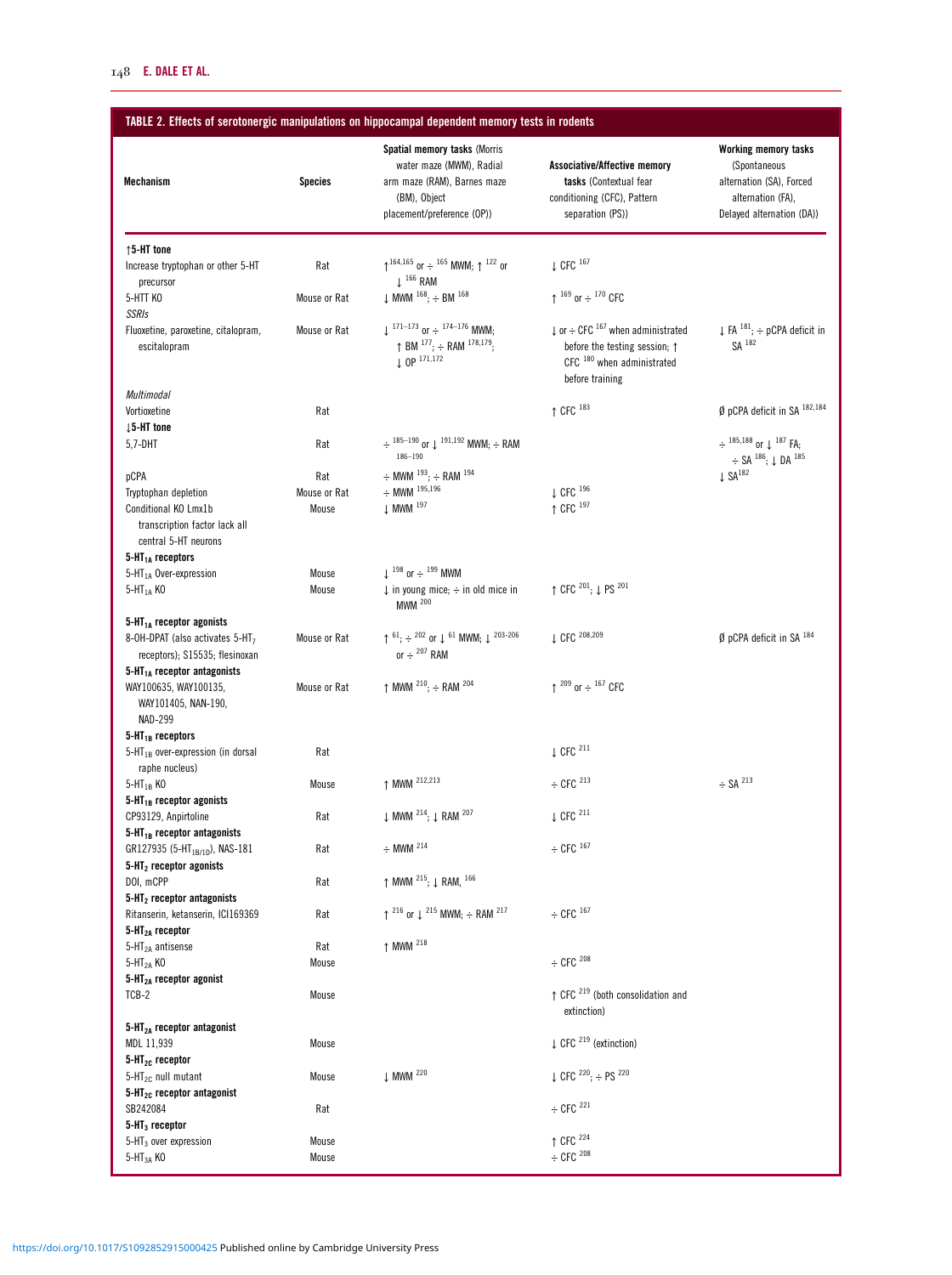| <b>Mechanism</b>                                         | <b>Species</b> | <b>Spatial memory tasks (Morris</b><br>water maze (MWM), Radial<br>arm maze (RAM), Barnes maze<br>(BM), Object<br>placement/preference (OP)) | Associative/Affective memory<br>tasks (Contextual fear<br>conditioning (CFC), Pattern<br>separation (PS)) | <b>Working memory tasks</b><br>(Spontaneous<br>alternation (SA), Forced<br>alternation (FA),<br>Delayed alternation (DA)) |
|----------------------------------------------------------|----------------|----------------------------------------------------------------------------------------------------------------------------------------------|-----------------------------------------------------------------------------------------------------------|---------------------------------------------------------------------------------------------------------------------------|
| $5-HT3$ receptor antagonists<br>WAY 100289, granisetron, | Mouse or Rat   | $\downarrow$ <sup>216</sup> or $\div$ <sup>222,223</sup> MWM; $\uparrow$ RAM <sup>88</sup>                                                   | $\downarrow$ <sup>167,208,224</sup> or $\div$ <sup>221</sup> in CFC                                       | $\div$ pCPA deficit in SA $^{184}$                                                                                        |
| tropisetron, ondansetron,<br>DAU6215                     |                |                                                                                                                                              |                                                                                                           |                                                                                                                           |
| $5-HT4$ receptor                                         |                |                                                                                                                                              |                                                                                                           |                                                                                                                           |
| $5-HT4$ KO                                               | Mouse          | $\div$ MWM <sup>225</sup>                                                                                                                    |                                                                                                           |                                                                                                                           |
| $5-HT4$ receptor agonist                                 |                |                                                                                                                                              |                                                                                                           |                                                                                                                           |
| prucalopride, RS 67333                                   | Rat            | $\div$ MWM <sup>226</sup>                                                                                                                    |                                                                                                           | $\uparrow$ FA <sup>227</sup>                                                                                              |
| $5-HT4$ receptor antagonist                              |                |                                                                                                                                              |                                                                                                           |                                                                                                                           |
| RS 67532                                                 | Rat            | $\div$ MWM <sup>228</sup>                                                                                                                    |                                                                                                           |                                                                                                                           |
| $5-HT6$ receptor                                         |                |                                                                                                                                              |                                                                                                           |                                                                                                                           |
| Antisense oligonucleotide                                | Rat            | ↑ MWM <sup>229</sup>                                                                                                                         |                                                                                                           |                                                                                                                           |
| $5-HT6$ receptor antagonists                             |                |                                                                                                                                              |                                                                                                           |                                                                                                                           |
| SB271046, SB357134, Ro046790                             | Mouse or Rat   | $\uparrow$ <sup>229-231</sup> , $\div$ or $\downarrow$ <sup>232</sup> MWM                                                                    |                                                                                                           |                                                                                                                           |
| $5-HT7$ receptor<br>K <sub>0</sub>                       | Mouse          | $\div$ BM <sup>233</sup> ; $\downarrow$ OP <sup>233</sup>                                                                                    | $\downarrow$ CFC $^{233}$                                                                                 |                                                                                                                           |
| $5-HT7$ receptor antagonists                             |                |                                                                                                                                              |                                                                                                           |                                                                                                                           |
| SB656104A, SB269970                                      | Mouse or Rat   | ↑ RAM <sup>233,234</sup> ↓ 0P <sup>233</sup>                                                                                                 |                                                                                                           |                                                                                                                           |

Object Placement (Preference); CFC: Contextual Fear Conditioning; PS: Pattern Separation; SA: Spontaneous Alternation; FA: Forced Alternation; DA: Delayed Alternation.

across studies. Multiple factors, such as drug dose, length of treatment (acute vs chronic), whether the drug was administered before or after the training period, and also the age and stain of animals, could all influence the behavioral outcome. However, in some studies (eg, Haider *et al*<sup>[61](#page-13-0)</sup>), opposing results were obtained with different doses of the same compound under the same experimental conditions. This suggests that the variability in results might be partially due to the complex effects of  $5-HT_{1A}$  receptors expressed on different cell types. For instance,  $5-HT_{1A}$  receptors can inhibit both principal (glutamatergic) neurons and GABAergic interneurons. Inhibition of GABAergic interneurons would disinhibit principal cells and thus counteract the direct effects of  $5-HT_{1A}$  receptors expressed on principal neurons. Therefore, selectively targeting  $5-HT<sub>1A</sub>$  receptors may not be an optimal strategy for modulating hippocampal function, unless these receptors could be targeted in a regional or cell-specific manner.<sup>62</sup>

#### $5$ -HT<sub>1B</sub> and  $5$ -HT<sub>1D</sub> receptors

5-HT<sub>1B</sub> heteroreceptors are found throughout the hippocampus at levels ranging from low to very high.[63](#page-13-0)–[65](#page-13-0) They are expressed on axonal terminals and dendrites of principal cells, which include pyramidal cells in Ammon's horn and granule cells in the DG [\(Table 1](#page-3-0)). The highest expression is found in the dorsal subiculum, which might originate from axonal terminals of CA1 pyramidal cells that project to that region [\(Figure 2C](#page-4-0)).[65](#page-13-0) Interestingly, in our experiments, the subiculum had the strongest signal for  $5-HT_{1B}$  receptor expression in the rodent forebrain.

Much less is known about the  $5-HT_{1D}$  receptor.  $5-HT_{1D}$  receptors are generally thought to be expressed at much lower levels than  $5-HT_{1B}$  receptors in the rodent brain.<sup>[64,66](#page-13-0)</sup> 5-HT<sub>1D</sub> and 5-HT<sub>1B</sub> receptors are often expressed in the same brain regions.<sup>[64](#page-13-0)</sup> However, no  $5-HT_{1D}$  receptor-specific binding has been detected in the dorsal subiculum, where  $5-HT_{1B}$  receptor-specific binding is very strong.<sup>[66](#page-13-0)</sup> Interestingly, Xie et  $al^{67}$  $al^{67}$  $al^{67}$  suggest that when  $5-HT_{1B}$  and  $5-HT_{1D}$  receptors are co-expressed, they might exist in a heterodimerized state. Thus, it can be questioned if the effects of  $5-HT_{1B}$ and  $5-\text{HT}_{1D}$  receptors should be considered separately.

Activation of  $5-HT_{1B}$  receptors attenuates glutamate transmission in the subiculum and CA1 regions of the hippocampus.<sup>[68,69](#page-13-0)</sup> The effect of  $5-HT_{1B}$  receptor modulation in behavioral models of memory and learning has been far less studied than that for  $5-HT_{1A}$  receptors [\(Table 2](#page-5-0)). In general, several studies suggest that  $5-HT_{1B}$ receptor stimulation may negatively affect performance in hippocampal-dependent memory tests. Antagonism of  $5-HT_{1B}$  receptors, in spite of its associated increase in extracellular ACh levels in the dorsal hippocampus,<sup>70</sup> does not seem be effective in these models ([Table 2](#page-5-0)).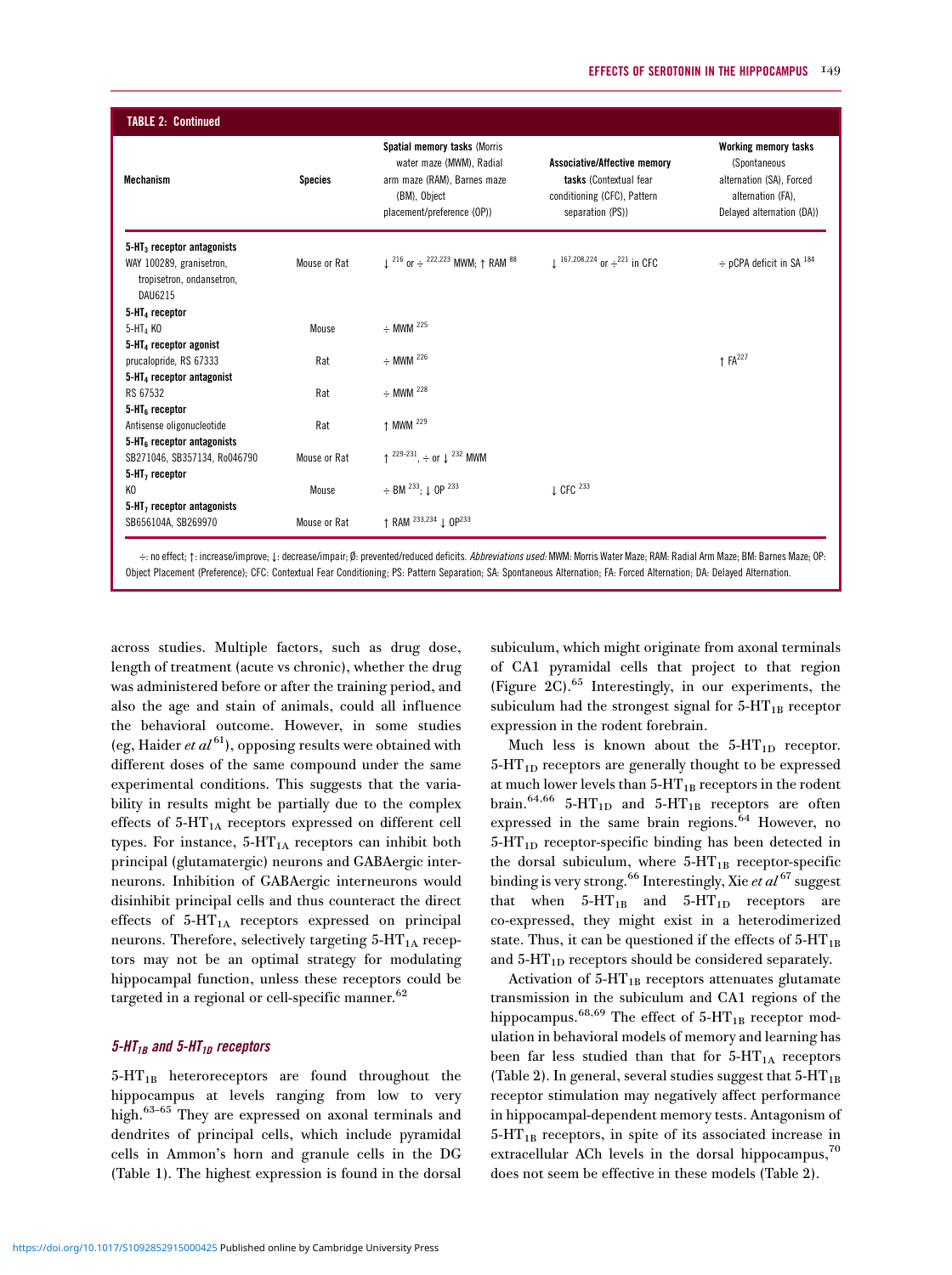#### 5-HT<sub>2A</sub> and 5-HT<sub>2C</sub> receptors

 $5-HT_{2A}$  receptors are broadly present within the hippocampus, but little is known about the expression of  $5-\overline{HT}_{2C}$  receptors.<sup>71,72</sup>  $5-\overline{HT}_{2A}$  receptors are expressed on both principal glutamatergic cells (on their somatic and dendritic regions) and on all known subtypes of hippocampal interneurons [\(Table 1](#page-3-0)). There is also some evidence suggesting that  $5-HT_{2A}$  receptors are expressed on mossy fibers in the CA3 region.<sup>71,73</sup> Thus, since 5-HT2A receptors are stimulatory and are expressed on both principal cells and GABAergic interneurons, it would be expected that they would have mixed effects on the firing of principal cells. However, data from 2 electrophysiological studies in brain slices suggest that the effects that  $5 - HT_2$  receptors have on interneurons might overwhelm their direct excitatory effects on principal cells[.74,75](#page-13-0) Further research is needed to confirm these observations and clarify which of the 2 effects of  $5-HT<sub>2</sub>$ receptors (indirect inhibition or direct excitation of principal neurons) prevails in physiological conditions.

Studies of selective  $5-HT_2$  receptor ligands in behavioral models show variable effects [\(Table 2\)](#page-5-0), possibly reflecting differences in experimental design across studies and the fact that  $5-HT_2$  receptors are expressed on multiple cell types in the hippocampus [\(Table 1\)](#page-3-0). Little is known about the effects of  $5-HT_{2C}$ receptor modulation due to a lack of selective compounds. Thus, as with the  $5-HT_{1A}$  receptor, selective targeting of  $5-HT_2$  receptors may not be an optimal strategy for modulating hippocampal function due to their varying functions in this brain region.

#### $5$ -HT<sub>3</sub> receptors

 $5-\text{HT}_3$  receptors are also found throughout the hippocampus.[76,77](#page-13-0) Autoradiographic data from our laboratory suggest that  $5-HT_3$  receptors have a distinct expression gradient within the hippocampus, with the highest expression observed in the caudal and ventral portions [\(Figure 2E\)](#page-4-0). Interestingly, histological evidence in the rodent forebrain suggests that  $5-HT_3$  receptors are almost exclusively expressed on GABAergic interneur-ons.<sup>[78,79](#page-13-0)</sup> 5-HT<sub>3</sub> receptor-expressing interneurons are generally immunopositive for cholecystokinin, and for the calcium binding proteins calretinin and calbindin.<sup>[79](#page-13-0)</sup>

Based on this histological evidence, it can be hypothesized that  $5-HT_3$  receptors provide a fast excitatory drive onto hippocampal GABAergic interneurons and inhibit hippocampal principal cells. Consistent with this hypothesis, pharmacological activation of 5-HT3 receptors depolarizes hippocampal interneurons<sup>[80,81](#page-13-0)</sup> and increases inhibitory drive onto CA1 pyramidal cells.<sup>[82](#page-13-0)-[85](#page-13-0)</sup> Conversely,  $5-HT_3$  receptor antagonists inhibit hippocampal interneurons, increase the firing rate of pyramidal cells, and enhance long-term potentiation (LTP) in in vivo electrophysiology recordings in rats[.86](#page-13-0)–[88](#page-14-0) Taken together, these mechanistic findings might point to a pro-cognitive effect of  $5-HT_3$  receptor antagonism. However, behavioral studies of selective 5-HT<sub>3</sub> receptor antagonists in models of memory and learning have again shown inconsistent results ([Table 2](#page-5-0)).

#### 5-HT4 receptors

Autoradiographic studies have demonstrated the presence of  $5-HT_4$  receptors throughout the hippocampus[.89,90](#page-14-0) In general, protein expression is lowto-moderate, with the highest levels found in the stratum oriens and pyramidale of Ammon's horn, subiculum, and the molecular layer of the DG [\(Table 1\)](#page-3-0).  $5-\text{HT}_4$  receptor mRNA has been detected in hippocampal pyramidal cells.<sup>[91](#page-14-0)</sup> Interestingly, 5-HT<sub>4</sub> receptor mRNA was not found in cells expressing glutamic acid decarboxylase 65 (GAD65), which is thought to be a selective marker of GABAergic neurons.<sup>[91](#page-14-0)</sup> Thus, it appears that  $5-HT<sub>4</sub>$ receptors preferentially act to stimulate pyramidal neurons, without directly modulating GABA neurotransmission. In support of this hypothesis, 2 electrophysiology studies have shown that stimulation of  $5-HT_4$ receptors increases the excitability of CA1 pyramidal  $\text{cells.}^{92,93}$  $\text{cells.}^{92,93}$  $\text{cells.}^{92,93}$ 

5-HT4 receptors have been shown to modulate the cholinergic system. In microdialysis recordings, application of the  $5-\text{HT}_4$  receptor agonist SC53116 causes a release of ACh, and this effect is blocked by the  $5-HT_4$ receptor antagonist GR113808.<sup>[94](#page-14-0)</sup> Thus in theory, 5-HT<sub>4</sub> receptor agonists should be pro-cognitive. This hypothesis has been investigated in preclinical models, but the results to date have been disappointing ([Table 2](#page-5-0)).

#### $5$ -HT<sub>5</sub> receptors

Immunohistochemical expression studies have shown that  $5-\text{HT}_5$  receptors are present in some portions of the hippocampus. For example, Oliver et  $al^{95}$  $al^{95}$  $al^{95}$  observed moderate immunoreactivity levels in CA1, CA2, and CA3 regions and weak immunoreactivity levels in the DG. This study also reported that  $5-HT_5$  receptors were present on pyramidal and granule principal cells and on interneurons in the DG.[95](#page-14-0) Due to the lack of selective compounds, no mechanistic and behavioral studies targeting  $5-HT_5$ receptors have been performed in rodents.

#### $5$ -HT $_6$  receptors

Histochemical studies suggest that  $5-HT_6$  receptors are expressed at moderate-to-high levels in all subfields of the rodent hippocampus.<sup>96,97</sup> The expression is particularly strong in the molecular layer of the DG and in the stratum oriens and stratum radiatum of CA1,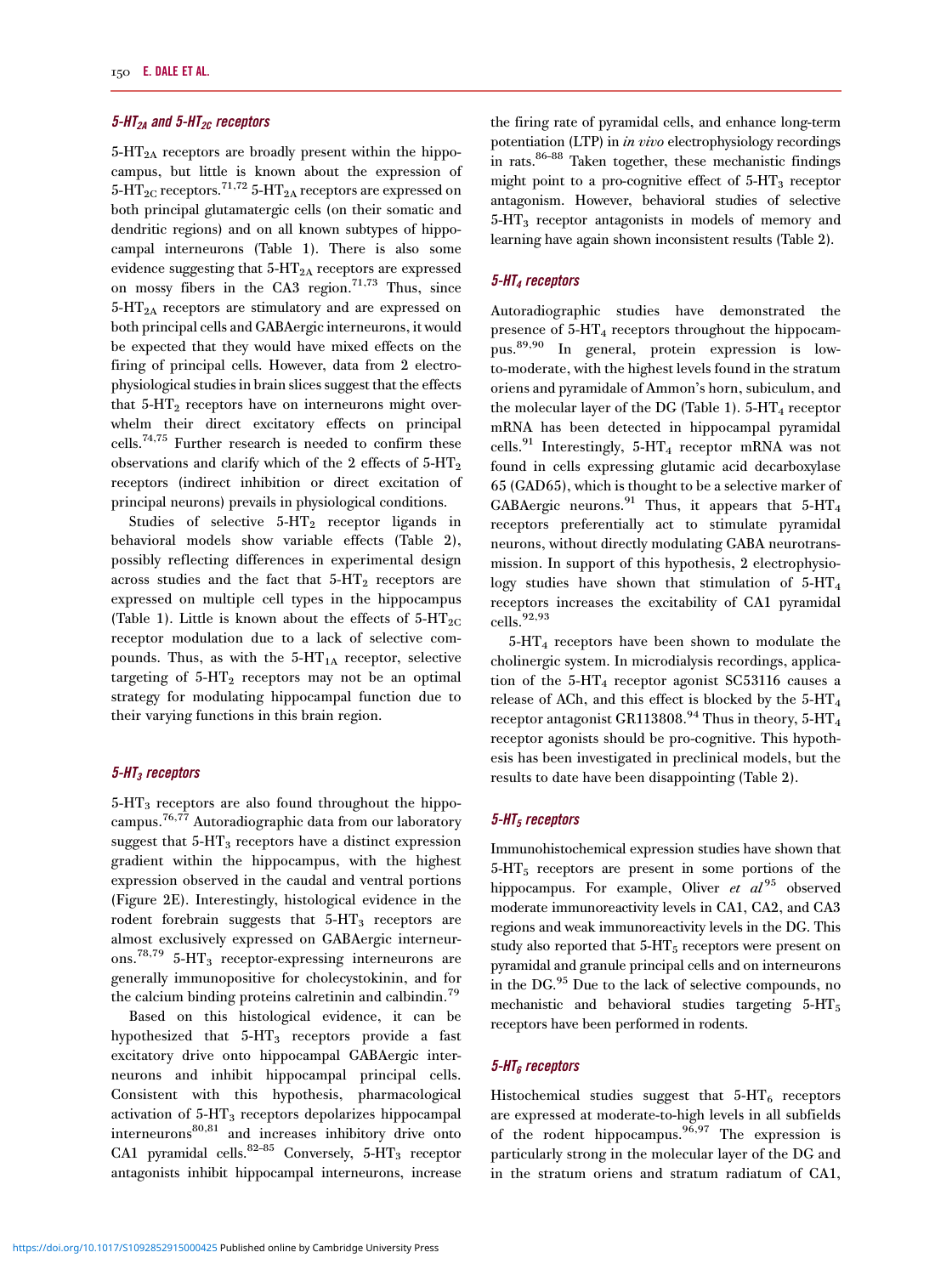where  $5-\text{HT}_6$  receptors are thought to be expressed on dendritic processes of pyramidal cells.<sup>[97](#page-14-0)</sup> Moderate levels of  $5-\text{HT}_6$  receptor immunoreactivity have been observed in CA2 and CA3 regions. There has been also one report showing the expression of  $5-HT_6$  receptors on a subset of calretinin- and calbindin-positive hippocampal interneurons.[98](#page-14-0)

Pharmacological stimulation of  $5-HT<sub>6</sub>$  receptors by the  $5-\text{HT}_6$  receptor agonist WAY-181187 increases GABA transmission and attenuates LTP in the CA1 area of the hippocampus.<sup>[99](#page-14-0)</sup> Both of these effects were blocked by the selective  $5-\text{HT}_6$  receptor antagonists SB-3[99](#page-14-0)885.99 Furthermore, systemic administration of WAY-181187 increases GABA levels in several brain regions, including the dorsal hippocampus.[100](#page-14-0) Consistent with its enhancing effect on GABA transmission, antagonism of  $5-HT_6$ receptors increases extracellular glutamate levels in the frontal cortex and dorsal hippocampus.<sup>[101](#page-14-0)</sup> However, although the potentiating effects of  $5-\text{HT}_6$  receptors on GABA transmission have been well documented, it is not clear whether these responses are due to direct effects of  $5$ -HT<sub>6</sub> receptors on GABAergic interneurons.<sup>[102](#page-14-0)</sup>

Several  $5-\text{HT}_6$  receptor antagonists are currently in clinical development for the treatment of Alzheimer's disease.<sup>[103](#page-14-0)</sup> However, in rodent hippocampus-dependent behavioral models, the effects of  $5-HT_6$  receptor antagonists have been only investigated in a small number of studies with variable results [\(Table 2](#page-5-0)).

#### $5$ -HT<sub>7</sub> receptors

Immunohistochemical data suggest that  $5-\text{HT}_7$  receptors are expressed throughout Ammon's horn, especially on the soma and dendrites of pyramidal neurons.<sup>[104](#page-14-0)</sup> There is also weak 5-HT<sub>7</sub> receptor expression in the DG.<sup>[104](#page-14-0)</sup> It is important to note that in the rodent brain expression of 5-HT7 receptors changes during development. It is the highest during the first 2 post-natal weeks and progres-sively decreases with age.<sup>[105](#page-14-0)-[107](#page-14-0)</sup> Our autoradiographic data using the selective  $5-HT_7$  receptor antagonist  $[^3H]$ SB269970 did not show strong binding in the hippocampal sections taken from adult rats [\(Figure 2G](#page-4-0)). This result raises questions regarding the level of expression of  $5-\text{HT}_7$  receptors in the adult rodent hippocampus.

 $5-HT<sub>7</sub>$  receptor stimulation increases the firing of pyramidal neurons and glutamatergic transmission in hippocampal brain slices.<sup>[108](#page-14-0)-[111](#page-14-0)</sup> Stimulation of  $5-HT<sub>7</sub>$ receptors also enhances inhibitory transmission in the hippocampus.<sup>[112](#page-14-0)</sup> This suggests that  $5-HT<sub>7</sub>$  receptors might be expressed on GABAergic interneurons; however, there are no histological data available to support this notion. In behavioral studies, both  $5-HT<sub>7</sub>$  agonists and antagonists have shown both memory-enhancing and memory-impairing properties depending on the animal model and test conditions (such as 5-HT tone)

(Table  $2$ ).<sup>[113,114](#page-14-0)</sup> Thus, additional research is needed to determine the role of  $5-HT<sub>7</sub>$  receptors on cognition and memory function.

## Effect of 5-HT and SSRIs on CA1 Pyramidal Cells and Hippocampal Function

Given that most 5-HT receptors are expressed on both excitatory cells and inhibitory interneurons and can function in either a stimulatory or inhibitory manner depending on the receptor subtype, it would be expected that the net effect of 5-HT on hippocampal function depends on local 5-HT concentration, the ratio of different 5-HT receptor subtypes expressed, and the density of 5-HT receptors in a particular population of cells. In general, 5-HT inhibits CA1 pyramidal cells and thereby decreases hippocampal output in rodents (reviewed by Ciranna<sup>108</sup>). Stimulation of the serotonergic projection from the dorsal raphe nucleus to the hippocampus decreases the firing rate of CA1 pyramidal cells in anesthetized animals.<sup>55[,115](#page-14-0)-[118](#page-14-0)</sup> In a similar manner, application of 5-HT to hippocampal brain slices inhibits the function of pyramidal neurons by hyperpolarizing their membrane potential and increasing local GABA transmission.[53,74,83](#page-13-0)–[85](#page-13-0) There have also been reports of excitatory effects of 5-HT on pyramidal cell function, but the magnitude of excitation was much smaller than the 5-HT-induced inhibition.[53,](#page-13-0)[119](#page-14-0) However, one has to be careful in interpreting the ex vivo results obtained in brain slices; in most of these studies, 5-HT was exogenously applied at moderately high concentrations (15–50 micromolar), which might be higher than physiologically relevant concentrations of 5-HT in the brain. Therefore, these studies might exaggerate a contribution of certain subtypes of 5-HT receptors to its overall response. In summary, it seems that the overall effect of 5-HT on the hippocampal circuit in rodents is to inhibit pyramidal cell output. However, a majority of the studies that have led to this conclusion were either done in anesthetized animals or in brain slice preparations, and conclusions from such studies should be therefore interpreted with caution.

The inhibitory effect of 5-HT in the hippocampus is mediated via its actions on  $5-HT_{1A}$ ,  $5-HT_{1B}$ ,  $5-HT_{2A}/$  $5-HT_{2C}$ ,  $5-HT_3$ ,  $5-HT_6$ , and possibly  $5-HT_7$  recep-tors.<sup>[53](#page-13-0)–[55,74,81](#page-13-0)–[84,](#page-13-0)[99,112,120](#page-14-0)</sup> Activation of 5-HT<sub>1A</sub> receptors has a direct inhibitory effect on pyramidal cell firing by hyperpolarizing their membrane potential via activating a potassium conductance[.53](#page-13-0)–[55](#page-13-0) Other 5-HT receptors subtypes decrease the activity of pyramidal cells indirectly by mainly activating interneurons and enhancing GABA transmission onto pyramidal cells[.74,81](#page-13-0)–[84](#page-13-0)[,99,112,120](#page-14-0) Multiple synaptic connections from hippocampal interneurons onto pyramidal cells might further amplify the inhibitory effect of 5-HT in the hippocampus.<sup>[102](#page-14-0)</sup>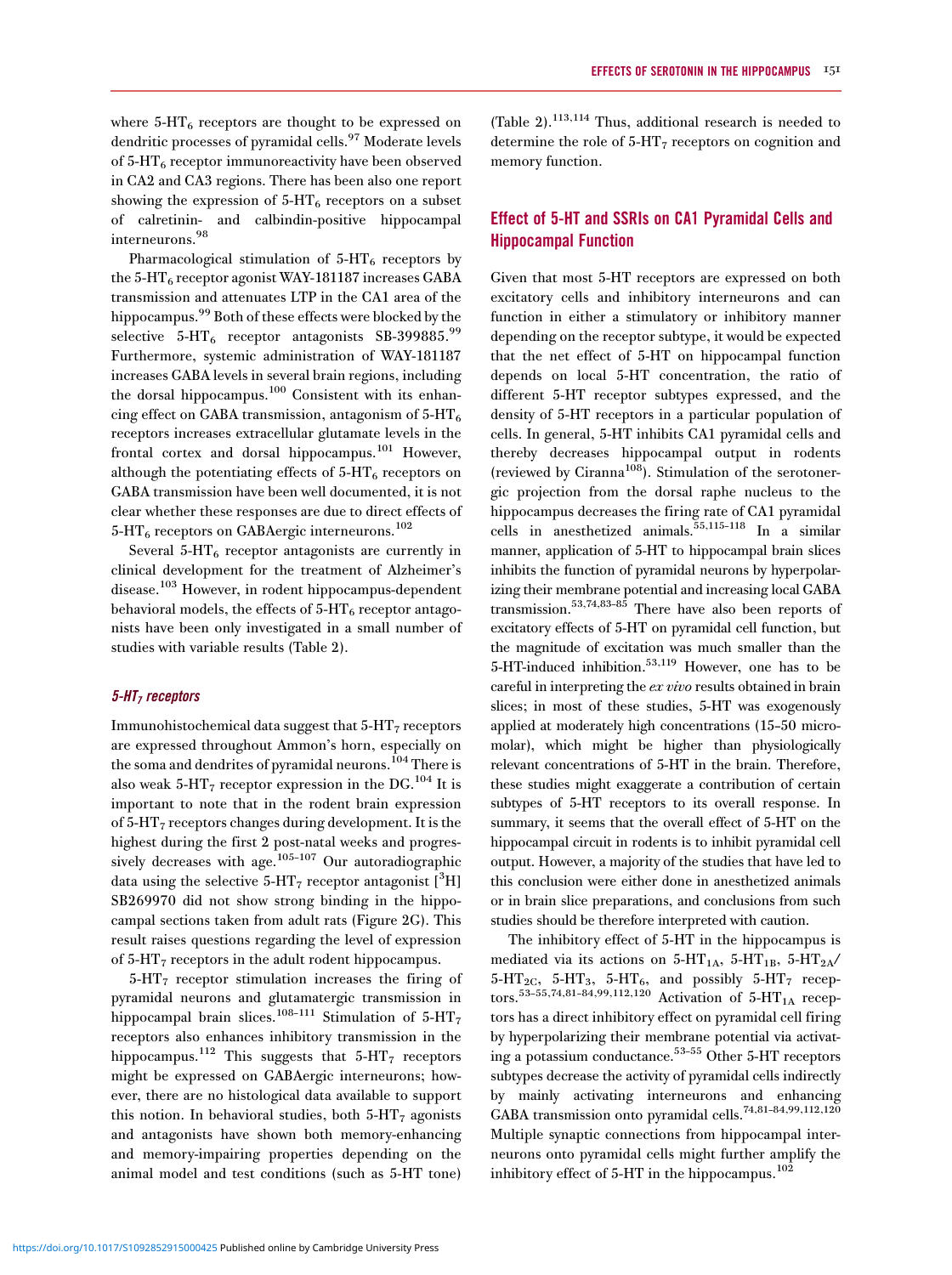SSRIs, which act through the inhibition of the 5-HT transporter, are among the most studied serotonergic agents. Microdialysis studies in rodents have shown that systemic administration of SSRIs rapidly enhances extracellular 5-HT concentrations in multiple brain regions, including the ventral hippocampus.<sup>[121](#page-14-0)-[123](#page-14-0)</sup> Although SSRIs are selective for the serotonergic system, they do not show selectivity for 5-HT receptor subtypes and could, in theory, simultaneously activate all 5-HT receptors. However, since 5-HT receptors have different affinities for 5-HT, with  $5$ -HT<sub>1A</sub> receptors being the most sensitive type [\(Table 1](#page-3-0)), local 5-HT concentrations in the brain would determine which 5-HT receptor subtypes become engaged upon SSRI treatment. In addition, chronic treatment with SSRIs, which is often required to achieve clinical efficacy, can desensitize and change expression patterns of 5-HT receptor subtypes[.124](#page-14-0) For instance, chronic treatment with paroxetine desensitizes presynaptic  $5-HT_{1A}$  autoreceptors in the raphe nuclei, which leads to increased serotonergic transmission.<sup>125[,126](#page-15-0)</sup>

In electrophysiology studies, the effect of SSRIs in the hippocampus has been mostly studied in relationship to hippocampal LTP, which is thought to be important for learning and memory[.127](#page-15-0) In a majority of studies in normal animals, both the application of 5-HT and acute and chronic treatments with SSRIs inhibit hippocampal LTP[.87](#page-13-0)[,128](#page-15-0)–[132](#page-15-0) Interestingly, exposure to stress also impairs LTP in the CA1 and DG regions of the hippocampus (reviewed by Pittenger et  $al^{133}$  $al^{133}$  $al^{133}$  and Popoli et  $al^{134}$  $al^{134}$  $al^{134}$ ). Chronic treatments with SSRIs can reverse these stress-induced deficits in LTP,[135,136](#page-15-0) which suggests that SSRIs can restore hippocampal function in disease-like conditions. The positive effects of SSRIs are thought to be mediated, at least in part, by increasing the expression of brain-derived neurotrophic factor (BDNF) and neurogenesis in the hippocampal and cortical circuits.<sup>[23,](#page-12-0)[133](#page-15-0)</sup>

Consistent with the hypothesis that SSRIs might stimulate multiple hippocampal 5-HT receptors expressed on different cell types, their net effects in behavioral cognition models have been limited and variable. The clinical experience with SSRIs is aligned with the preclinical data. Thus, while fMRI studies reveal that the neural systems important for emotional processing are adequately normalized by SSRIs in the treatment of depression,<sup>137</sup> SSRIs are unable to correct the over-activation of the frontolimbic circuitry important for the non-emotional cognition[.11](#page-12-0) Although there are studies showing that SSRIs can remediate "hippocampal-related" cognitive deficits in patients with depression, $^{19}$  a recent study by Herzallah et  $al^{138}$  $al^{138}$  $al^{138}$  indicates that SSRIs can also impair hippocampusdependent generalization of past learning to novel contexts.

In conclusion, the regulation of hippocampal function by 5-HT is complex, involving multiple receptor subtypes and diverse expression patterns of 5-HT receptors on principal glutamatergic cells and GABAergic

interneurons. Thus, administration of an SSRI may not be a rational approach to achieve enhanced hippocampal output and subsequent improvement of cognitive function in patients with MDD due to the potential of activation of multiple receptor subtypes, which may have opposing effects on cell function. On the other hand, targeting a single 5-HT receptor subtype may not be a viable strategy either due to redundancies in the serotonergic system. The consequences of modulating one 5-HT receptor may be attenuated by effects through other 5-HT receptor subtypes. Drugs designed to target single 5-HT receptors have so far not yielded new pharmacological treatments. For example, the selective  $5-HT<sub>1A</sub>$  receptor agonist flesinoxan was under development for the treatment of generalized anxiety disorder for many years, but its clinical program was stopped in the late 1990s after it failed to show efficacy in 2 large phase-3 clinical trials.<sup>139</sup> The 5-HT<sub>1B/1D</sub> receptor antagonist elzasonan (CP-448187) was recently under development for the treatment of MDD and was tested in several phase-2 clinical trials, but its development program was also discontinued.<sup>[140](#page-15-0)</sup> An alternative approach to targeting a single receptor subtype could be to target a combination of 5-HT receptor subtypes that would work in a concerted manner. The multimodal antidepressant vortioxetine is an example of such an approach.

### Effects of the Multimodal Antidepressant Vortioxetine on Hippocampus Function

Vortioxetine is a 5-HT<sub>3</sub>, 5-HT<sub>7</sub>, and 5-HT<sub>1D</sub> receptor antagonist, a 5-HT<sub>1B</sub> receptor partial agonist, a 5-HT<sub>1A</sub> receptor agonist, and a SERT inhibitor in cellular assays.[141,142](#page-15-0) Vortioxetine has been approved for the treatment of MDD in the US, the EU, Australia and several other countries. Furthermore, clinical studies with cognitive outcome measures have shown that vortioxetine significantly improves cognitive function in MDD patients compared with placebo treatment. The efficacy of vortioxetine on cognitive function has been demonstrated in 3 randomized, double-blinded, placebo-controlled studies in MDD patients.<sup>[143](#page-15-0)-[145](#page-15-0)</sup> One clinical trial was conducted in elderly MDD patients with cognition as a secondary pre-defined outcome and included 128 patients in the placebo group, 136 patients in the vortioxetine-treated group, and 128 patients in the duloxetine-treated group.<sup>[143](#page-15-0)</sup> The other 2 clinical trials were designed to compare the efficacy of vortioxetine to that of placebo on cognitive function as the primary efficacy outcome and on depressive symptoms as the secondary efficacy outcome.<sup>144,145</sup> The study by McIntyre et  $al^{144}$  $al^{144}$  $al^{144}$  included 196 patients in the placebo group, 195 patients in the 10 mg vortioxetine group, and 207 patients in the 20 mg vortioxetine group. The study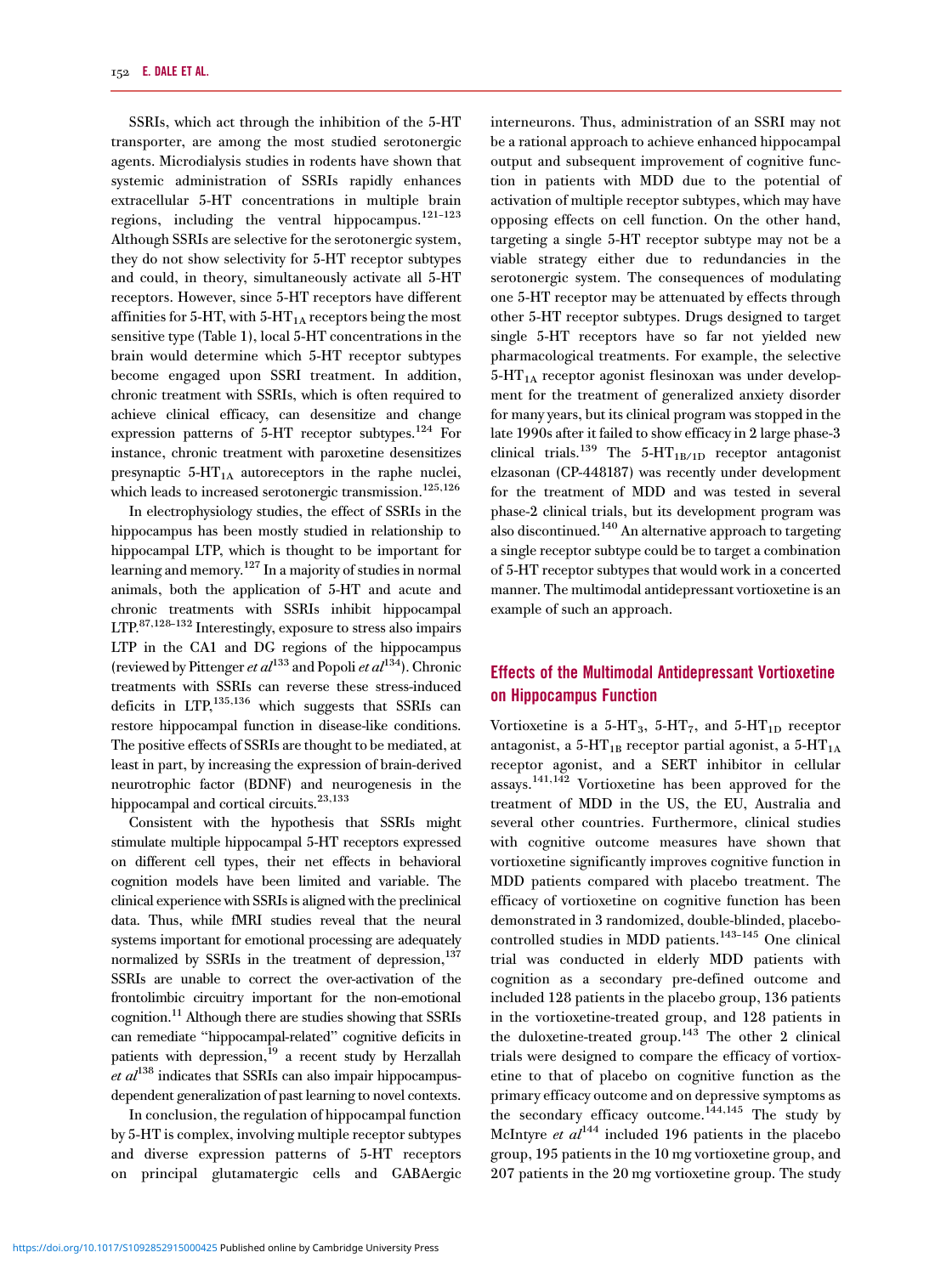by Mahableshwarkar et  $al^{145}$  $al^{145}$  $al^{145}$  had 194 patients in the placebo group, 198 patients in the vortioxetine-treated group, and 210 patients in the duloxetine-treated group. These clinical studies demonstrated that vortioxetine improves objective measures of processing speed, executive function, attention and learning, and memory, including hippocampus-dependent memory mea-sures.<sup>[143,144,145](#page-15-0)</sup> Path analyses suggested that the effect on cognitive function was largely independent of its effect on improvements in mood symptoms, supporting the hypothesis that these domains do not necessarily track together. Furthermore, an fMRI study showed that vortioxetine reduced neural activity in the left hippocampus during a working memory task in patients remitted from depression.<sup>[146](#page-15-0)</sup> This indicates that vortioxetine, unlike SSRIs, might restore compensatory overactivation in the hippocampus by increasing neural efficiency.<sup>11</sup>

Consistent with clinical findings, vortioxetine has shown antidepressant as well as pro-cognitive activities in a number of preclinical animal models.<sup>[147](#page-15-0)</sup> Furthermore, in several behavioral and mechanistic studies that engaged hippocampal and cortical circuitry, vortioxetine's effects differentiated from those of SSRIs and SNRIs.<sup>[147](#page-15-0)</sup> In the following paragraphs, we review these preclinical results and discuss how vortioxetine might modulate hippocampal function and affect hippocampus-dependent cognitive behaviors in rodents.

Acute and chronic treatments with vortioxetine increase extracellular 5-HT levels in the rat ventral hippocampus to a much greater extent than those observed with SSRIs. $^{148,149}$  $^{148,149}$  $^{148,149}$  Interestingly, combining an SSRI with the  $5-HT_3$  receptor antagonist ondansetron resulted in a similar potentiating effect on 5-HT levels.[148](#page-15-0) This suggests that the effect of vortioxetine was at least partially due to its  $5-HT_3$  receptor antagonism. Since 5-HT<sub>3</sub> receptors are expressed on GABAergic neurons,[76](#page-13-0)[,150](#page-15-0) it was hypothesized that vortioxetine, through its blockade of  $5-HT_3$  receptors, reduces GABA release and thereby attenuates the inhibitory effect that GABA exerts on  $5-HT$  release in the hippocampus.<sup>[151](#page-15-0)</sup> Recent data by Riga et  $al^{151}$  $al^{151}$  $al^{151}$  support this hypothesis. In their study, local application of ondansetron to the ventral hippocampus augmented the effect of the SSRI escitalopram on increasing extracellular 5‐HT levels. This effect was reversed by the local application of the GABAB receptor agonist baclofen, which restored  $GABA_B$  receptor tone in the hippocampus.<sup>[151](#page-15-0)</sup> Locally applied baclofen also attenuated the potentiating effect of vortioxetine on extracellular 5‐HT. Taken together, these results indicate that  $5-HT_3$  receptor antagonism plays a prominent role in the vortioxetine's effect on 5-HT levels in the hippocampus.

Although  $5-HT<sub>3</sub>$  receptor antagonism is important in the pharmacology of vortioxetine, contributions from its

other receptor activities cannot be ruled out. For instance, an in vivo electrophysiology study of pyramidal neurons in the CA3 area of the hippocampus by El Mansari et  $al^{152}$  $al^{152}$  $al^{152}$  showed that vortioxetine acts as a partial agonist of  $5-HT_{1B}$  receptors and can function as either an agonist or an antagonist depending on the endogenous 5-HT tone. Vortioxetine enhanced the inhibitory effect of the stimulation of the 5-HT bundle at a high, but not at a low frequency, and reversed the inhibitory effect of the  $5-\text{HT}_{1B}$  receptor agonist CP 94253.<sup>[152](#page-15-0)</sup> Thus, vortioxetine also modulates the intra-hippocampal circuitry through its effects at  $5-HT_{1B}$  receptors.  $5-HT_{1B}$  receptors are densely expressed in the subiculum, the main output area of the hippocampus ([Figure 2C](#page-4-0)), and are believed to play an important role in memory function[.153,154](#page-15-0) Thus, vortioxetine, through its partial agonism at  $5-HT_{1B}$  receptors, might have a positive outcome on memory processing. Additional studies are needed to confirm this hypothesis, as well as to test the potential role of vortioxetine's other receptor activities on hippocampal function.

Acute and sub-chronic treatments with vortioxetine also increase extracellular levels of NE and HA in the ventral hippocampus.<sup>[149,155](#page-15-0)</sup> Increases in DA and ACh levels have also been observed, but only after the acute treatment.<sup>[148,149](#page-15-0)</sup> Furthermore, a study in rat hippocampal slices showed that vortioxetine disinhibited CA1 pyramidal neurons in response to 5-HT, again most likely through its  $5-HT_3$  receptor antagonism, whereas escita-lopram had no effect on this measure.<sup>[82](#page-13-0)</sup> In line with these findings, several results indicate that vortioxetine promotes glutamate-dependent neuronal plasticity in the hippocampus to a greater degree than SSRIs. For example, vortioxetine, unlike escitalopram, produced a significant increase in LTP in rat hippocampal slices.<sup>[82](#page-13-0)</sup> Furthermore, in mice aged 12 months, chronic treatment with vortioxetine activated neuronal plasticity– related genes and improved hippocampus-dependent, visual-spatial memory deficits, whereas fluoxetine had no effect on these readouts.[156](#page-15-0) In another study performed in rats, vortioxetine increased cell proliferation in the hippocampal DG faster than fluoxetine (3 days for vortioxetine compared to 10 days for fluoxetine). $157$ Vortioxetine also produced a larger degree of hippocampal dendritic branching than fluoxetine after 2 weeks of dosing in mice.[158](#page-15-0) In line with these mechanistic data, vortioxetine showed pro-cognitive effects in hippocampus-dependent cognition models in rodents, such as footshock-induced fear conditioning and spontaneous alternation [\(Table 2](#page-5-0)). However, these findings are relatively recent, and vortioxetine has been studied less than other serotonergic drugs and receptors. For instance, there have been only 3 behavioral studies on the effects of vortioxetine on hippocampal-dependent memory versus 16 studies on  $5-HT_{1A}$  receptors and 10 studies on 5-HT2 receptors with different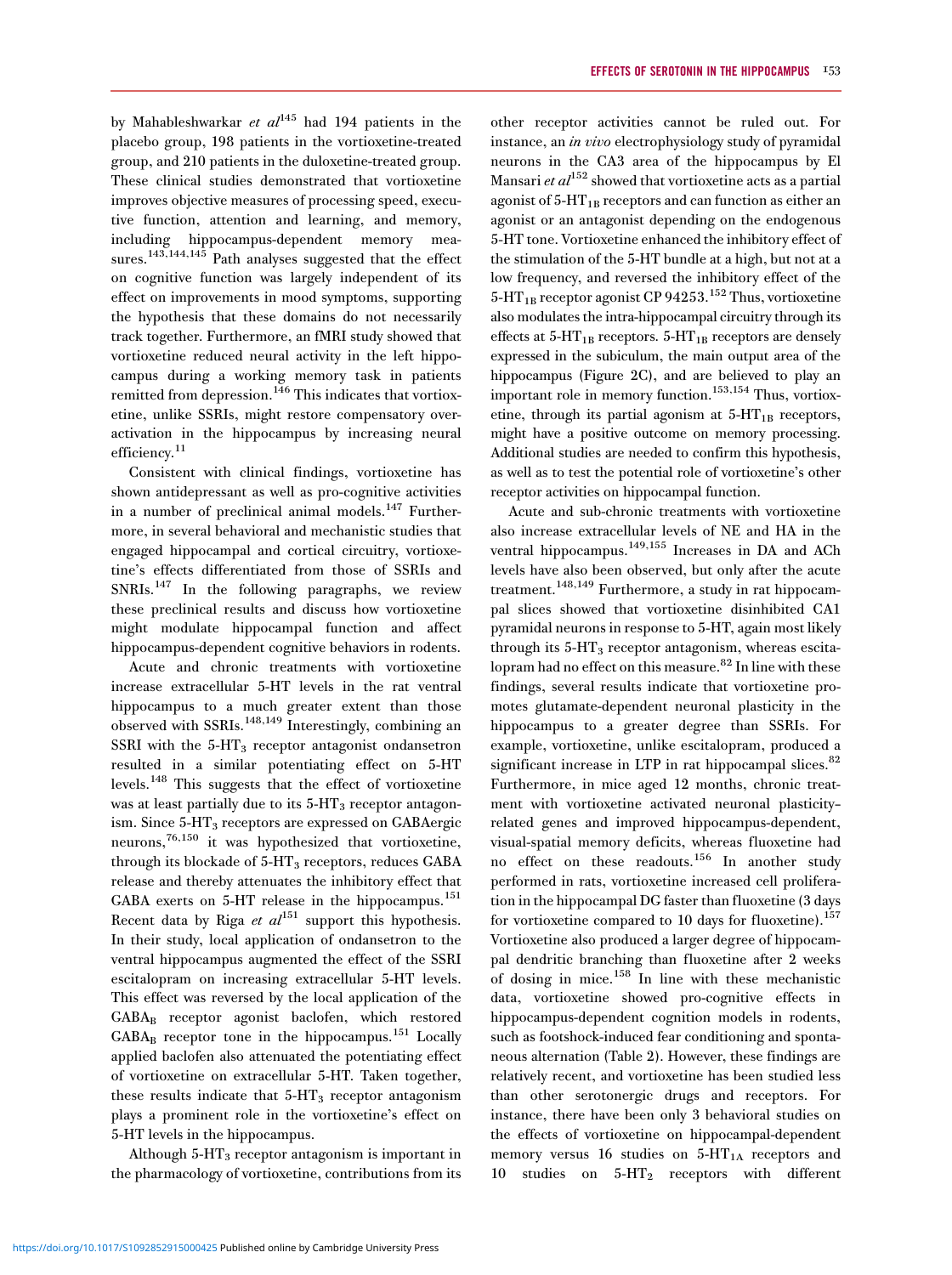<span id="page-11-0"></span>pharmacological and genetic approaches ([Table 2\)](#page-5-0). Thus, confirmation and expansion of these results are important.

Taken together, vortioxetine's effects in the hippocampus support the notion that its antidepressant activities and pro-cognitive effects are mediated, at least to some extent, through increased glutamate neurotransmission and increased neuroplasticity. It is important to note that although increased glutamate neurotransmission is thought to favor neuronal plasticity, it is also clear that excessive glutamate release (for instance, in relation to stress) can be neurotoxic (reviewed in Sanacora and Banasr<sup>159</sup> and Sanacora et  $al^{160}$  $al^{160}$  $al^{160}$ ). Vortioxetine's effects on glutamate are limited to enhanced neuronal function. This has been shown in microdialysis studies, where the treatment with vortioxetine did not result in measureable changes in extracellular glutamate in the ventral hippocampus and prefrontal cortex[.161](#page-15-0)

In conclusion, vortioxetine's combined inhibition of 5-HT reuptake and 5-HT receptor modulation results in a differentiated effect on hippocampus function and hippocampal-dependent behavior compared to SSRIs. The full implication of vortioxetine's modulation of multiple neurotransmitter systems on its antidepressant and pro-cognitive potential is complex and remains to be elucidated in future studies.

#### Overall Conclusion and Future Directions

There is considerable evidence to support the notion that the hippocampus plays an important role in emotional and cognitive processing, and that both of these functions are affected in patients with MDD. SSRIs and SNRIs are the predominant pharmacotherapies for treating MDD, and their enhancing effects on 5-HT levels are believed to be important for their therapeutic efficacy. However, the biological processes that lead to the recovery from the depressive state remain poorly understood. Furthermore, despite several decades of extensive research, the role of 5-HT in regulating hippocampal function in normal or disease states is not well understood, probably due to the high degree of complexity of the serotonergic system.

Multiple classes of 5-HT receptors are often co-expressed on the same cell types with functions that can either be complementary or opposing, and little is known about the interactions between different 5-HT receptors subtypes. Furthermore, the majority of 5-HT receptors in the hippocampus are found on both principal glutamatergic cells and GABAergic interneurons. The 2 known exceptions are the 5-HT<sub>3</sub> receptor subclass, which has only been found on interneurons, and the  $5-HT_4$  receptor subclass, which has only been found on pyramidal cells. 5-HT<sub>3</sub> receptors are also the only non-G -protein-coupled receptors that function as a ligand-gated ion channel. The impact of the unique expression pattern

and effector system of the  $5-HT_3$  receptor remains to be elucidated. However, given the key role that  $5-HT_3$ receptor antagonism appears to have in mediating the pharmacological effects of vortioxetine, at least in preclinical behavioral, electrophysiology, and microdialysis studies,[148,157](#page-15-0)[,162](#page-16-0) this receptor subtype might have an important role in the hippocampus.  $5-HT<sub>4</sub>$  receptors have been less studied, and understanding their function in the hippocampus remains to be elucidated in further detail.

The effect of SSRIs on hippocampal function remains poorly defined. While SSRIs have the potential to normalize hippocampal plasticity under stress conditions and to treat mood symptoms in MDD, their effects on cognitive function are less clear. Since SSRIs do not possess selectivity for 5-HT receptor subtypes, their efficacy might be weakened due to opposing activities of different 5-HT receptor subtypes. In this context, multitarget drugs or combination therapies might be a better strategy to modulate both emotional and cognitive processes in the hippocampus. Future insights into interactions between different serotonergic subtypes might therefore lead to novel treatment options for the treatment of MDD.

#### **Disclosures**

All authors are full-time employees of H. Lundbeck A/S.

#### REFERENCES:

- 1. Femenia T, Gomez-Galan M, Lindskog M, Magara S. Dysfunctional hippocampal activity affects emotion and cognition in mood disorders. Brain Res. 2012; 1476: 58–70.
- 2. Small SA, Schobel SA, Buxton RB, Witter MP, Barnes CA. A pathophysiological framework of hippocampal dysfunction in ageing and disease. Nat Rev Neurosci. 2011; 12(10): 585–601.
- 3. Bell-McGinty S, Butters MA, Meltzer CC, Greer PJ, Reynolds CF 3rd, Becker JT. Brain morphometric abnormalities in geriatric depression: long-term neurobiological effects of illness duration. Am J Psychiatry. 2002; 159(8): 1424-1427.
- 4. Bremner JD, Narayan M, Anderson ER, Staib LH, Miller HL, Charney DS. Hippocampal volume reduction in major depression. Am J Psychiatry. 2000; 157(1): 115–118.
- 5. Frodl TS, Koutsouleris N, Bottlender R, et al. Depression-related variation in brain morphology over 3 years: effects of stress? Arch Gen Psychiatry. 2008; 65(10): 1156–1165.
- 6. Sheline YI, Gado MH, Kraemer HC. Untreated depression and hippocampal volume loss. Am J Psychiatry. 2003; 160(8): 1516–1518.
- 7. Videbech P, Ravnkilde B. Hippocampal volume and depression: a meta-analysis of MRI studies. Am J Psychiatry. 2004; 161(11): 1957–1966.
- 8. MacQueen GM, Campbell S, McEwen BS, et al. Course of illness, hippocampal function, and hippocampal volume in major depression. Proc Natl Acad Sci U S A. 2003; 100(3): 1387–1392.
- 9. Gorwood P, Corruble E, Falissard B, Goodwin GM. Toxic effects of depression on brain function: impairment of delayed recall and the cumulative length of depressive disorder in a large sample of depressed outpatients. Am J Psychiatry. 2008; 165(6): 731–739.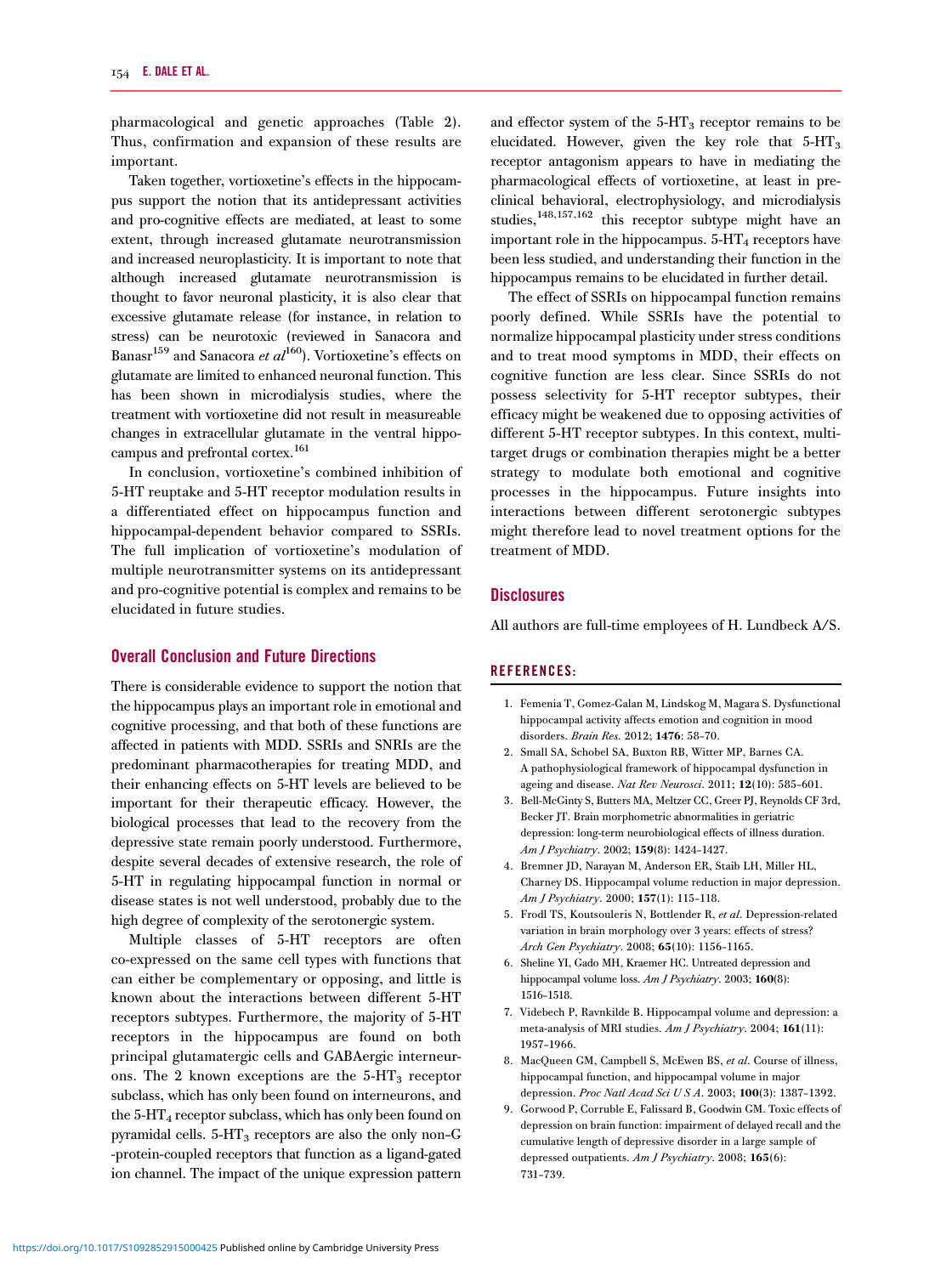- <span id="page-12-0"></span>10. Harvey PO, Fossati P, Pochon JB, et al. Cognitive control and brain resources in major depression: an fMRI study using the n-back task. Neuroimage. 2005; 26(3): 860–869.
- 11. Walsh ND, Williams SC, Brammer MJ, et al. A longitudinal functional magnetic resonance imaging study of verbal working memory in depression after antidepressant therapy. Biol Psychiatry. 2007; 62(11): 1236–1243.
- 12. Hammar A, Ardal G. Cognitive functioning in major depression—a summary. Front Hum Neurosci. 2009; 3: 26.
- 13. Lee RS, Hermens DF, Porter MA, Redoblado-Hodge MA. A meta-analysis of cognitive deficits in first-episode major depressive disorder. J Affect Disord. 2012; 140(2): 113–124.
- 14. Porter RJ, Bourke C, Gallagher P. Neuropsychological impairment in major depression: its nature, origin and clinical significance. Aust N Z J Psychiatry. 2007; 41(2): 115–128.
- 15. Hasselbalch BJ, Knorr U, Kessing LV. Cognitive impairment in the remitted state of unipolar depressive disorder: a systematic review. J Affect Disord. 2011; 134(1–3): 20–31.
- 16. Campbell S, MacQueen G. The role of the hippocampus in the pathophysiology of major depression. J Psychiatry Neurosci. 2004; 29(6): 417–426.
- 17. Biringer E, Rongve A, Lund A. A review of modern antidepressants' effects on neurocognitive function. Cur Psychiatr Rev. 2009; 5(3): 164–174.
- 18. McIntyre RS, Cha DS, Soczynska JK, et al. Cognitive deficits and functional outcomes in major depressive disorder: determinants, substrates, and treatment interventions. Depress Anxiety. 2013; 30(6): 515–527.
- 19. Vythilingam M, Vermetten E, Anderson GM, et al. Hippocampal volume, memory, and cortisol status in major depressive disorder: effects of treatment. Biol Psychiatry. 2004; 56(2): 101–112.
- 20. Fanselow MS, Dong HW. Are the dorsal and ventral hippocampus functionally distinct structures? Neuron. 2010; 65(1): 7–19.
- 21. Moser MB, Moser EI. Functional differentiation in the hippocampus. Hippocampus. 1998; 8(6): 608–619.
- 22. Poppenk J, Evensmoen HR, Moscovitch M, Nadel L. Long-axis specialization of the human hippocampus. Trends Cogn Sci. 2013; 17(5): 230–240.
- 23. O'Leary OF, Cryan JF. A ventral view on antidepressant action: roles for adult hippocampal neurogenesis along the dorsoventral axis. Trends Pharmacol Sci. 2014; 35(12): 675–687.
- 24. Moser E, Moser MB, Andersen P. Spatial learning impairment parallels the magnitude of dorsal hippocampal lesions, but is hardly present following ventral lesions. *J Neurosci*. 1993; 13(9): 3916–3925.
- 25. Pothuizen HH, Zhang WN, Jongen-Relo AL, Feldon J, Yee BK. Dissociation of function between the dorsal and the ventral hippocampus in spatial learning abilities of the rat: a withinsubject, within-task comparison of reference and working spatial memory. Eur J Neurosci. 2004; 19(3): 705–712.
- 26. Bannerman DM, Grubb M, Deacon RM, Yee BK, Feldon J, Rawlins JN. Ventral hippocampal lesions affect anxiety but not spatial learning. Behav Brain Res. 2003; 139(1-2): 197-213.
- 27. Bannerman DM, Rawlins JN, McHugh SB, et al. Regional dissociations within the hippocampus—memory and anxiety. Neurosci Biobehav Rev. 2004; 28(3): 273–283.
- 28. Kjelstrup KG, Tuvnes FA, Steffenach HA, Murison R, Moser EI, Moser MB. Reduced fear expression after lesions of the ventral hippocampus. Proc Natl Acad Sci U S A. 2002; 99(16): 10825-10830.
- 29. Rudy JW, Matus-Amat P. The ventral hippocampus supports a memory representation of context and contextual fear conditioning: implications for a unitary function of the hippocampus. Behav Neurosci. 2005; 119(1): 154–163.
- 30. Ramon y Cajal S. Histologie du Systeme Nerveux de l'Homme et des Vertbré Vol II. Paris: Maloine; 1911.
- 31. Lorente de Nó R. Studies of the structure of the cerebral cortex. II. Continuation of the study of the ammonic system. Journal für Psychologie und Neurologie. 1934; 46: 113–177.
- 32. Lavenex P. Functional anatomy, development and pathology of the hippocampus. In: Bartsch T ed. The Clinical Neurobiology of the Hippocampus: An Integrative View. Oxford, UK: Oxford University Press; 2012: 10–38.
- 33. Freund TF, Buzsáki G. Interneurons of the hippocampus. Hippocampus. 1996; 6(4): 347–470.
- 34. Parra P, Gulyas AI, Miles R. How many subtypes of inhibitory cells in the hippocampus? Neuron. 1998; 20(5): 983–993.
- 35. Ribak CE, Nitsch R, Seress L. Proportion of parvalbumin-positive basket cells in the GABAergic innervation of pyramidal and granule cells of the rat hippocampal formation. J Comp Neurol. 1990; 300(4): 449–461.
- 36. Sloviter RS. Calcium-binding protein (calbindin-D28k) and parvalbumin immunocytochemistry: localization in the rat hippocampus with specific reference to the selective vulnerability of hippocampal neurons to seizure activity. J Comp Neurol. 1989; 280(2): 183–196.
- 37. Aznar S, Qian Z, Shah R, Rahbek B, Knudsen GM. The 5-HT1A serotonin receptor is located on calbindin- and parvalbumincontaining neurons in the rat brain. Brain Res. 2003; 959(1): 58–67.
- 38. Gulyas AI, Hajos N, Freund TF. Interneurons containing calretinin are specialized to control other interneurons in the rat hippocampus. J Neurosci. 1996; 16(10): 3397–3411.
- 39. Berumen LC, Rodriguez A, Miledi R, Garcia-Alcocer G. Serotonin receptors in hippocampus. ScientificWorldJournal. 2012; 2012: 823493.
- 40. Oleskevich S, Descarries L, Watkins KC, Seguela P, Daszuta A. Ultrastructural features of the serotonin innervation in adult rat hippocampus: an immunocytochemical description in single and serial thin sections. Neuroscience. 1991; 42(3): 777–791.
- 41. Umbriaco D, Garcia S, Beaulieu C, Descarries L. Relational features of acetylcholine, noradrenaline, serotonin and GABA axon terminals in the stratum radiatum of adult rat hippocampus (CA1). Hippocampus. 1995; 5(6): 605–620.
- 42. Vizi ES, Kiss JP. Neurochemistry and pharmacology of the major hippocampal transmitter systems: synaptic and nonsynaptic interactions. Hippocampus. 1998; 8(6): 566–607.
- 43. Aghajanian GK, Sanders-Bush E. Serotonin. In: Davis KL, Charney D, Coyle JT, Nemeroff C eds. Neuropsychopharmacology: The Fifth Generation of Progress. Philadelphia: Lippincott, Williams, & Wilkins; 2002.
- 44. Glennon RA, Dukat M, Westkaemper RB. Serotonin receptor subtypes and ligands. In: Bloom FE, Kupfer DJ eds. Psychopharmacology: The Fourth Generation of Progress. New York: Raven Press; 2000.
- 45. Herrick-Davis K. Functional significance of serotonin receptor dimerization. Exp Brain Res. 2013; 230(4): 375–386.
- 46. Gonzalez-Maeso J, Ang RL, Yuen T, et al. Identification of a serotonin/glutamate receptor complex implicated in psychosis. Nature. 2008; 452(7183): 93–97.
- 47. Naumenko VS, Popova NK, Lacivita E, Leopoldo M, Ponimaskin EG. Interplay between serotonin 5-HT1A and 5-HT7 receptors in depressive disorders. CNS Neurosci Ther. 2014; 20(7): 582–590.
- 48. Jarrard LE. On the role of the hippocampus in learning and memory in the rat. Behav Neural Biol. 1993; 60(1): 9-26.
- 49. Squire LR. Memory and the hippocampus: a synthesis from findings with rats, monkeys, and humans. Psychol Rev. 1992; 99(2): 195–231.
- 50. Knierim JJ, Hamilton DA. Framing spatial cognition: neural representations of proximal and distal frames of reference and their roles in navigation. Physiological Rev. 2011; 91(4): 1245–1279.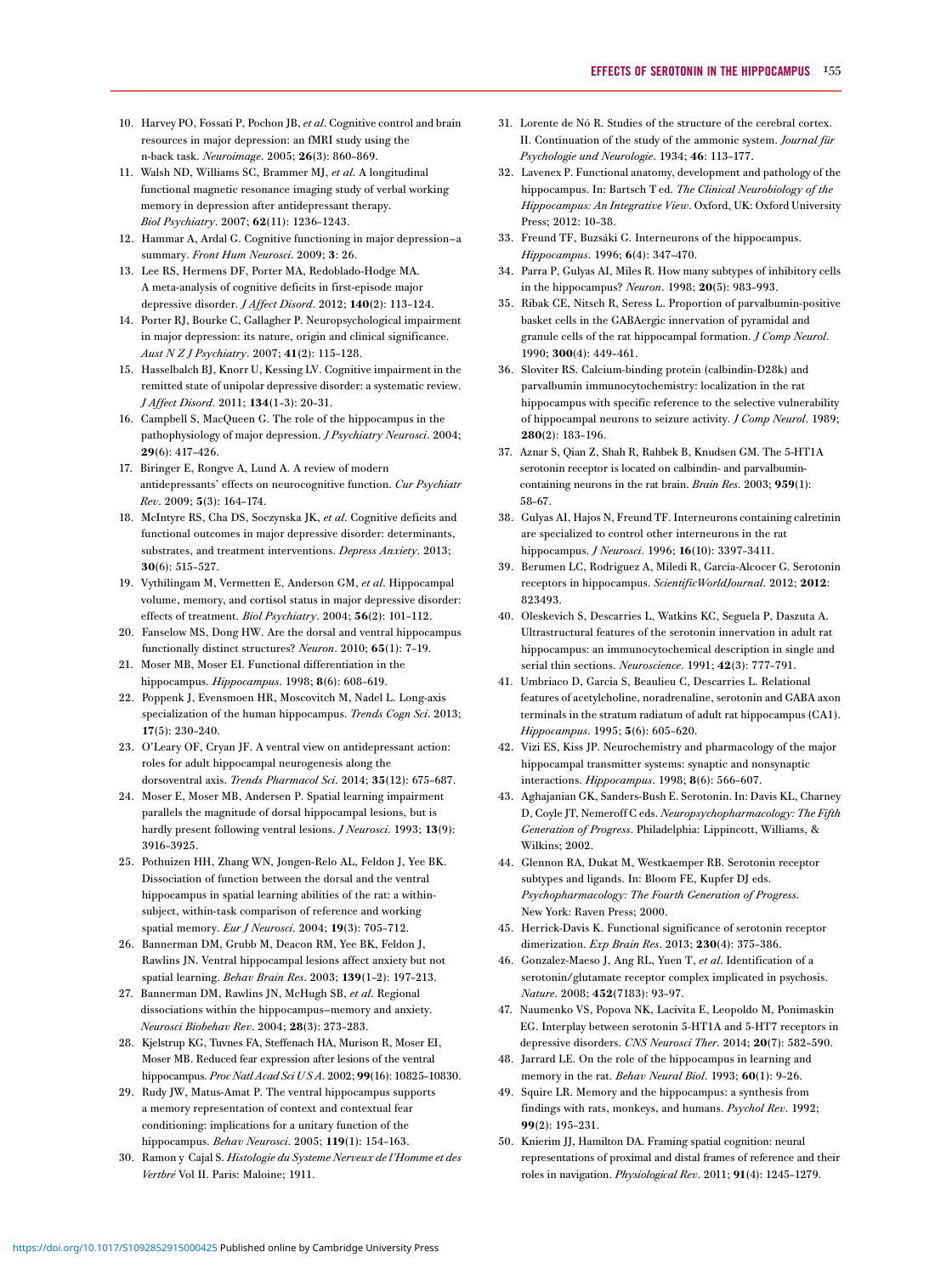- <span id="page-13-0"></span>51. Luscher C, Jan LY, Stoffel M, Malenka RC, Nicoll RA. G proteincoupled inwardly rectifying K+ channels (GIRKs) mediate postsynaptic but not presynaptic transmitter actions in hippocampal neurons. Neuron. 1997; 19(3): 687–695.
- 52. Pompeiano M, Palacios JM, Mengod G. Distribution and cellular localization of mRNA coding for 5-HT1A receptor in the rat brain: correlation with receptor binding. J Neurosci. 1992; 12(2): 440–453.
- 53. Andrade R, Nicoll RA. Pharmacologically distinct actions of serotonin on single pyramidal neurones of the rat hippocampus recorded in vitro. J Physiol. 1987; 394: 99–124.
- 54. Beck SG, Clarke WP, Goldfarb J. Spiperone differentiates multiple 5-hydroxytryptamine responses in rat hippocampal slices in vitro. Eur J Pharmacol. 1985; 116(1–2): 195–197.
- 55. Chaput Y, Araneda RC, Andrade R. Pharmacological and functional analysis of a novel serotonin receptor in the rat hippocampus. Eur J Pharmacol. 1990; 182(3): 441–456.
- 56. Haddjeri N, Blier P, de Montigny C. Long-term antidepressant treatments result in a tonic activation of forebrain 5-HT1A receptors. J Neursci. 1998; 18(23): 10150–10156.
- 57. Johnston A, McBain CJ, Fisahn A. 5-Hydroxytryptamine1A receptor-activation hyperpolarizes pyramidal cells and suppresses hippocampal gamma oscillations via Kir3 channel activation. J Physiol. 2014; 592(Pt 19): 4187–4199.
- 58. Kasamo K, Suzuki T, Tada K, et al. Endogenous 5-HT tonically inhibits spontaneous firing activity of dorsal hippocampus CA1 pyramidal neurons through stimulation of 5-HT(1A) receptors in quiet awake rats: in vivo electrophysiological evidence. Neuropsychopharmacology. 2001; 24(2): 141–151.
- 59. Tada K, Kasamo K, Suzuki T, Matsuzaki Y, Kojima T. Endogenous 5-HT inhibits firing activity of hippocampal CA1 pyramidal neurons during conditioned fear stress-induced freezing behavior through stimulating 5-HT1A receptors. Hippocampus. 2004; 14(2): 143–147.
- 60. Llado-Pelfort L, Santana N, Ghisi V, Artigas F, Celada P. 5-HT1A receptor agonists enhance pyramidal cell firing in prefrontal cortex through a preferential action on GABA interneurons. Cereb Cortex. 2012; 22(7): 1487–1497.
- 61. Haider S, Khaliq S, Tabassum S, Haleem DJ. Role of somatodendritic and postsynaptic 5-HT(1)A receptors on learning and memory functions in rats. Neurochem Res. 2012; 37(10): 2161–2166.
- 62. Newman-Tancredi A, Martel JC, Assie MB, et al. Signal transduction and functional selectivity of F15599, a preferential post-synaptic 5-HT1A receptor agonist. Br J Pharmacol. 2009; 156(2): 338–353.
- 63. Boschert U, Amara DA, Segu L, Hen R. The mouse 5-hydroxytryptamine1B receptor is localized predominantly on axon terminals. Neuroscience. 1994; 58(1): 167–182.
- 64. Bruinvels AT, Landwehrmeyer B, Gustafson EL, et al. Localization of 5-HT1B, 5-HT1D alpha, 5-HT1E and 5-HT1F receptor messenger RNA in rodent and primate brain. Neuropharmacology. 1994; 33(3–4): 367–386.
- 65. Sari Y, Lefevre K, Bancila M, et al. Light and electron microscopic immunocytochemical visualization of 5-HT1B receptors in the rat brain. Brain Res. 1997; 760(1–2): 281–286.
- 66. Bruinvels AT, Palacios JM, Hoyer D. Autoradiographic characterisation and localisation of 5-HT1D compared to 5-HT1B binding sites in rat brain. Naunyn Schmiedebergs Arch Pharmacol. 1993; 347(6): 569–582.
- 67. Xie Z, Lee SP, O'Dowd BF, George SR. Serotonin 5-HT1B and 5-HT1D receptors form homodimers when expressed alone and heterodimers when co-expressed. FEBS Lett. 1999; 456(1): 63–67.
- 68. Boeijinga PH, Boddeke HW. Serotonergic modulation of neurotransmission in the rat subicular cortex in vitro: a role for 5-HT1B receptors. Naunyn Schmiedebergs Arch Pharmacol. 1993; 348(6): 553–557.
- 69. Mlinar B, Falsini C, Corradetti R. Pharmacological characterization of 5-HT(1B) receptor-mediated inhibition of local excitatory synaptic transmission in the CA1 region of rat hippocampus. Br J Pharmacol. 2003; 138(1): 71–80.
- 70. Hu XJ, Wang FH, Stenfors C, Ogren SO, Kehr J. Effects of the 5-HT1B receptor antagonist NAS-181 on extracellular levels of acetylcholine, glutamate and GABA in the frontal cortex and ventral hippocampus of awake rats: a microdialysis study. Eur Neuropsychopharmacol. 2007; 17(9): 580–586.
- 71. Bombardi C. Neuronal localization of 5-HT2A receptor immunoreactivity in the rat hippocampal region. Brain Res Bull. 2012; 87(2–3): 259–273.
- 72. Cornea-Hebert V, Riad M, Wu C, Singh SK, Descarries L. Cellular and subcellular distribution of the serotonin 5-HT2A receptor in the central nervous system of adult rat. *J Comp Neurol*. 1999; 409(2): 187–209.
- 73. Luttgen M, Ove Ogren S, Meister B. Chemical identity of 5-HT2A receptor immunoreactive neurons of the rat septal complex and dorsal hippocampus. Brain Res. 2004; 1010(1–2): 156–165.
- 74. Shen RY, Andrade R. 5-Hydroxytryptamine2 receptor facilitates GABAergic neurotransmission in rat hippocampus. J Pharmacol Exp Ther. 1998; 285(2): 805–812.
- 75. Wang RY, Arvanov VL. M100907, a highly selective 5-HT2A receptor antagonist and a potential atypical antipsychotic drug, facilitates induction of long-term potentiation in area CA1 of the rat hippocampal slice. Brain Res. 1998; 779(1–2): 309–313.
- 76. Morales M, Battenberg E, de Lecea L, Bloom FE. The type 3 serotonin receptor is expressed in a subpopulation of GABAergic neurons in the rat neocortex and hippocampus. Brain Res. 1996; 731(1–2): 199–202.
- 77. Morales M, Battenberg E, de Lecea L, Sanna PP, Bloom FE. Cellular and subcellular immunolocalization of the type 3 serotonin receptor in the rat central nervous system. Brain Res Mol Brain Res. 1996; 36(2): 251–260.
- 78. Bloom FE, Morales M. The central 5-HT3 receptor in CNS disorders. Neurochem Res. 1998; 23(5): 653–659.
- 79. Morales M, Bloom FE. The 5-HT3 receptor is present in different subpopulations of GABAergic neurons in the rat telencephalon. J Neurosci. 1997; 17(9): 3157–3167.
- 80. Kawa K. Distribution and functional properties of 5-HT3 receptors in the rat hippocampal dentate gyrus: a patch-clamp study. J Neurophysiol. 1994; 71(5): 1935–1947.
- 81. McMahon LL, Kauer JA. Hippocampal interneurons are excited via serotonin-gated ion channels. J Neurophysiol. 1997; 78(5): 2493–2502.
- 82. Dale E, Zhang H, Leiser SC, et al. Vortioxetine disinhibits pyramidal cell function and enhances synaptic plasticity in the rat hippocampus. J Psychopharmacol. 2014; 28(10): 891–902.
- 83. Passani MB, Pugliese AM, Azzurrini M, Corradetti R. Effects of DAU 6215, a novel 5-hydroxytryptamine3 (5-HT3) antagonist on electrophysiological properties of the rat hippocampus. Br J Pharmacol. 1994; 112(2): 695–703.
- 84. Ropert N, Guy N. Serotonin facilitates GABAergic transmission in the CA1 region of rat hippocampus in vitro. J Physiol. 1991; 441(1): 121–136.
- 85. Turner TJ, Mokler DJ, Luebke JI. Calcium influx through presynaptic 5-HT3 receptors facilitates GABA release in the hippocampus: in vitro slice and synaptosome studies. Neuroscience. 2004; 129(3): 703–718.
- 86. Reznic J, Staubli U. Effects of 5-HT3 receptor antagonism on hippocampal cellular activity in the freely moving rat. J Neurophysiol. 1997; 77(1): 517–521.
- 87. Staubli U, Otaky N. Serotonin controls the magnitude of LTP induced by theta bursts via an action on NMDA-receptor-mediated responses. Brain Res. 1994; 643(1–2): 10–16.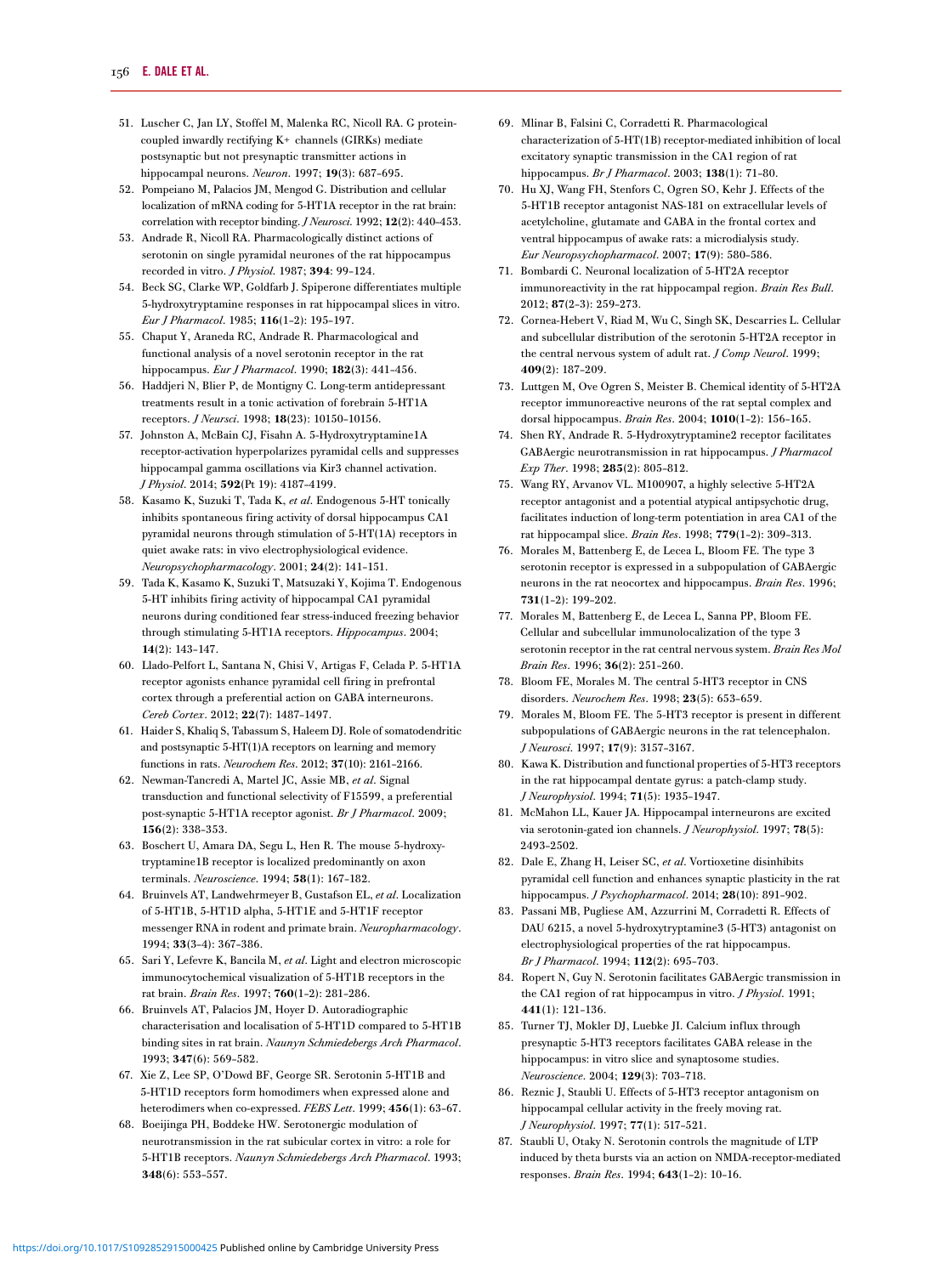- <span id="page-14-0"></span>88. Staubli U, Xu FB. Effects of 5-HT3 receptor antagonism on hippocampal theta rhythm, memory, and LTP induction in the freely moving rat. J Neurosci. 1995; 15(3 Pt 2): 2445–2452.
- 89. Vilaro MT, Cortes R, Mengod G. Serotonin 5-HT4 receptors and their mRNAs in rat and guinea pig brain: distribution and effects of neurotoxic lesions. J Comp Neurol. 2005; 484(4): 418–439.
- 90. Waeber C, Sebben M, Nieoullon A, Bockaert J, Dumuis A. Regional distribution and ontogeny of 5-HT4 binding sites in rodent brain. Neuropharmacology. 1994; 33(3–4): 527–541.
- 91. Peñas-Cazorla R, Vilaró MT. Serotonin 5-HT receptors and forebrain cholinergic system: receptor expression in identified cell populations. Brain Struct Funct. In press. DOI: 10.1007/s00429- 014-0864-z.
- 92. Chapin EM, Haj-Dahmane S, Torres G, Andrade R. The 5-HT(4) receptor-induced depolarization in rat hippocampal neurons is mediated by cAMP but is independent of I(h). Neurosci Lett. 2002; 324(1): 1–4.
- 93. Mlinar B, Mascalchi S, Mannaioni G, Morini R, Corradetti R. 5-HT4 receptor activation induces long-lasting EPSP-spike potentiation in CA1 pyramidal neurons. Eur J Nneurosci. 2006; 24(3): 719–731.
- 94. Matsumoto M, Togashi H, Mori K, et al. Evidence for involvement of central 5-HT(4) receptors in cholinergic function associated with cognitive processes: behavioral, electrophysiological, and neurochemical studies.J Pharmacol Exp Ther. 2001; 296(3): 676–682.
- 95. Oliver KR, Kinsey AM, Wainwright A, Sirinathsinghji DJ. Localization of 5-ht(5A) receptor-like immunoreactivity in the rat brain. Brain Res. 2000; 867(1–2): 131–142.
- 96. Kinsey AM, Wainwright A, Heavens R, Sirinathsinghji DJ, Oliver KR. Distribution of 5-ht(5A), 5-ht(5B), 5-ht(6) and 5-HT(7) receptor mRNAs in the rat brain. Brain Res Mol Brain Res. 2001; 88(1–2): 194–198.
- 97. Gerard C, Martres MP, Lefevre K, et al. Immuno-localization of serotonin 5-HT6 receptor-like material in the rat central nervous system. Brain Res. 1997; 746(1–2): 207–219.
- 98. de Jong I, Helboe L. Distribution of serotonin receptor 5-HT6 mRNA in selected neuronal populations in rat brain: a doublelabelling in situ hybridization study. Alzheimer's & Dementia. 2014; 10(4 Suppl): 925–926.
- 99. West PJ, Marcy VR, Marino MJ, Schaffhauser H. Activation of the 5-HT(6) receptor attenuates long-term potentiation and facilitates GABAergic neurotransmission in rat hippocampus. Neuroscience. 2009; 164(2): 692–701.
- 100. Schechter LE, Lin Q, Smith DL, et al. Neuropharmacological profile of novel and selective 5-HT6 receptor agonists: WAY-181187 and WAY-208466. Neuropsychopharmacol. 2008; 33(6): 1323–1335.
- 101. Dawson LA, Nguyen HQ, Li P. The 5-HT(6) receptor antagonist SB-271046 selectively enhances excitatory neurotransmission in the rat frontal cortex and hippocampus. Neuropsychopharmacology. 2001; 25(5): 662–668.
- 102. Pehrson AL, Sanchez C. Altered gamma-aminobutyric acid neurotransmission in major depressive disorder: a critical review of the supporting evidence and the influence of serotonergic antidepressants. Drug Des Devel Ther. 2015; 9: 603–624.
- 103. Wilkinson D, Windfeld K, Colding-Jorgensen E. Safety and efficacy of idalopirdine, a 5-HT6 receptor antagonist, in patients with moderate Alzheimer's disease (LADDER): a randomised, doubleblind, placebo-controlled phase 2 trial. Lancet Neurol. 2014; 13(11): 1092–1099.
- 104. Neumaier JF, Sexton TJ, Yracheta J, Diaz AM, Brownfield M. Localization of 5-HT(7) receptors in rat brain by immunocytochemistry, in situ hybridization, and agonist stimulated cFos expression. J Chem Neuroanat. 2001; 21(1): 63–73.
- 105. Garcia-Alcocer G, Segura LC, Garcia Pena M, Martinez-Torres A, Miledi R. Ontogenetic distribution of 5-HT2C, 5-HT5A, and 5-HT7 receptors in the rat hippocampus. Gene Expr. 2006; 13(1): 53–57.
- 106. Kobe F, Guseva D, Jensen TP, et al. 5-HT7R/G12 signaling regulates neuronal morphology and function in an agedependent manner. J Neurosci. 2012; 32(9): 2915–2930.
- 107. Muneoka KT, Takigawa M. 5-Hydroxytryptamine7 (5-HT7) receptor immunoreactivity-positive 'stigmoid body'-like structure in developing rat brains. Int J Dev Neurosci. 2003; 21(3): 133–143.
- 108. Ciranna L. Serotonin as a modulator of glutamate- and GABAmediated neurotransmission: implications in physiological functions and in pathology. Curr Neuropharmacol. 2006; 4(2): 101–114.
- 109. Costa L, Trovato C, Musumeci SA, Catania MV, Ciranna L. 5-HT (1A) and 5-HT(7) receptors differently modulate AMPA receptormediated hippocampal synaptic transmission. Hippocampus. 2012; 22(4): 790–801.
- 110. Gill CH, Soffin EM, Hagan JJ, Davies CH. 5-HT7 receptors modulate synchronized network activity in rat hippocampus. Neuropharmacology. 2002; 42(1): 82–92.
- 111. Tokarski K, Zahorodna A, Bobula B, Hess G. 5-HT7 receptors increase the excitability of rat hippocampal CA1 pyramidal neurons. Brain Res. 2003; 993(1–2): 230–234.
- 112. Tokarski K, Kusek M, Hess G. 5-HT7 receptors modulate GABAergic transmission in rat hippocampal CA1 area. J Physiol Pharmacol. 2011; 62(5): 535-540.
- 113. Gasbarri A, Pompili A. Serotonergic 5-HT7 receptors and cognition. Rev Neurosci. 2014; 25(3): 311–323.
- 114. Meneses A. Memory formation and memory alterations: 5-HT6 and 5-HT7 receptors, novel alternative. Rev Neurosci. 2014; 25(3): 325-356.
- 115. Chaput Y, Lesieur P, de Montigny C. Effects of short-term serotonin depletion on the efficacy of serotonin neurotransmission: electrophysiological studies in the rat central nervous system. Synapse. 1990; 6(4): 328–337.
- 116. Ferraro G, Montalbano ME, Sardo P, La Grutta V. Lateral habenula and hippocampus: a complex interaction raphe cells-mediated. J Neural Transm. 1997; 104(6–7): 615–631.
- 117. Segal M. Physiological and pharmacological evidence for a serotonergic projection to the hippocampus. Brain Res. 1975; 94(1): 115–131.
- 118. Segal M. 5-HT antagonists in rat hippocampus. Brain Res. 1976; 103(1): 161–166.
- 119. Andrade R, Chaput Y. 5-Hydroxytryptamine4-like receptors mediate the slow excitatory response to serotonin in the rat hippocampus. J Pharmacol Exp Ther. 1991; 257(3): 930–937.
- 120. Piguet P, Galvan M. Transient and long-lasting actions of 5-HT on rat dentate gyrus neurones in vitro. *J Physiol*. 1994; 481(Pt 3): 629–639.
- 121. Cremers TI, Rea K, Bosker FJ, et al. Augmentation of SSRI effects on serotonin by 5-HT2C antagonists: mechanistic studies. Neuropsychopharmacology. 2007; 32(7): 1550–1557.
- 122. Haider S, Khaliq S, Ahmed SP, Haleem DJ. Long-term tryptophan administration enhances cognitive performance and increases 5HT metabolism in the hippocampus of female rats. Amino Acids. 2006; 31(4): 421–425.
- 123. Hervas I, Artigas F. Effect of fluoxetine on extracellular 5-hydroxytryptamine in rat brain. Role of 5-HT autoreceptors. Eur J Pharmacol. 1998; 358(1): 9–18.
- 124. Le Poul E, Boni C, Hanoun N, et al. Differential adaptation of brain 5-HT1A and 5-HT1B receptors and 5-HT transporter in rats treated chronically with fluoxetine. Neuropharmacology. 2000; 39(1): 110–122.
- 125. Blier P, de Montigny C, Chaput Y. A role for the serotonin system in the mechanism of action of antidepressant treatments: preclinical evidence. J Clin Psychiatry. 1990; 51(Suppl): 14-20; discussion 21.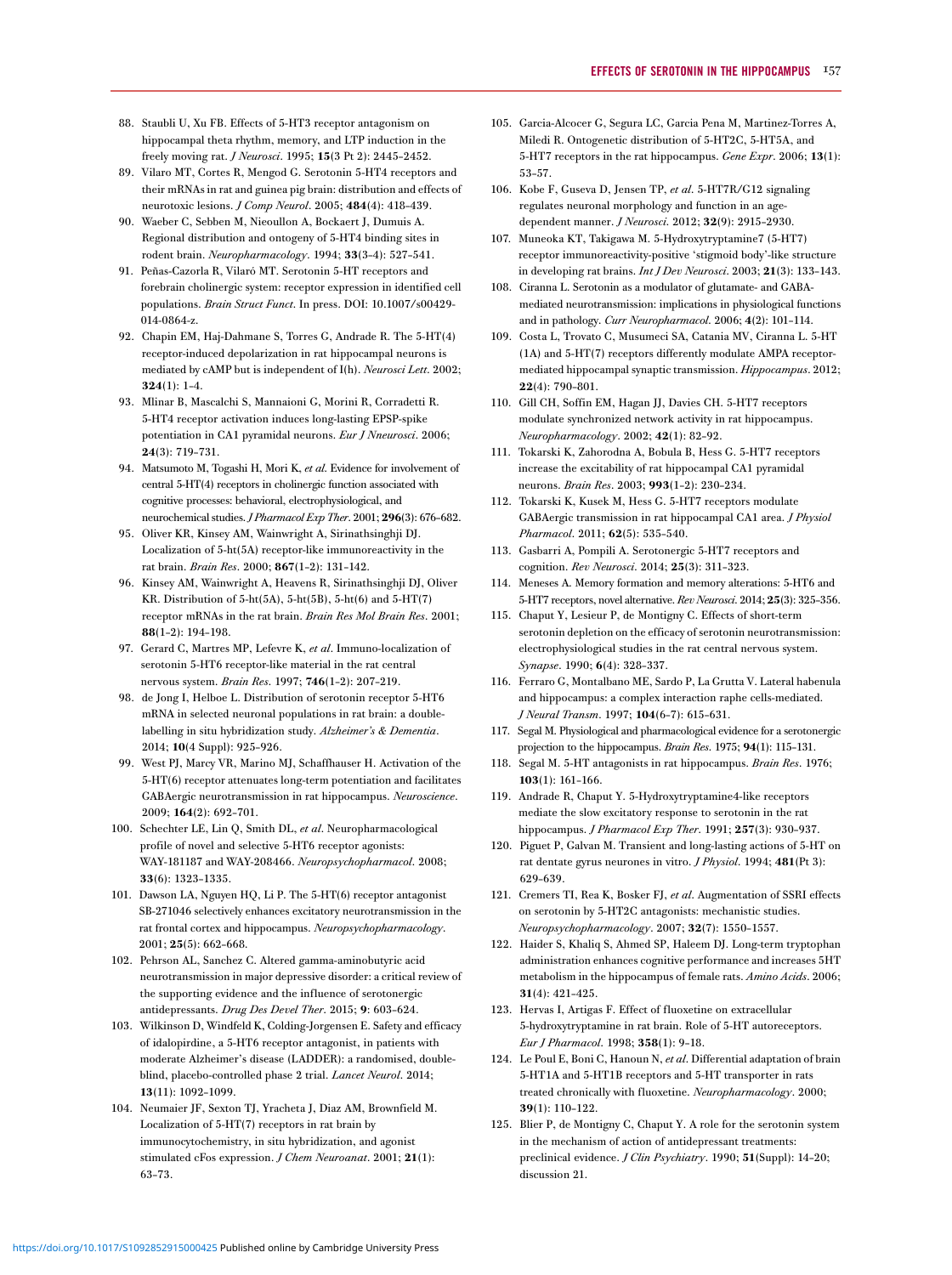- <span id="page-15-0"></span>126. Chaput Y, de Montigny C, Blier P. Presynaptic and postsynaptic modifications of the serotonin system by long-term administration of antidepressant treatments. An in vivo electrophysiologic study in the rat. Neuropsychopharmacology. 1991; 5(4): 219–229.
- 127. Malenka RC, Nicoll RA. Long-term potentiation—a decade of progress? Science. 1999; 285(5435): 1870–1874.
- 128. Corradetti R, Ballerini L, Pugliese AM, Pepeu G. Serotonin blocks the long-term potentiation induced by primed burst stimulation in the CA1 region of rat hippocampal slices. Neuroscience. 1992; 46(3): 511–518.
- 129. Mnie-Filali O, El Mansari M, Espana A, Sanchez C, Haddjeri N. Allosteric modulation of the effects of the 5-HT reuptake inhibitor escitalopram on the rat hippocampal synaptic plasticity. Neurosci Lett. 2006; 395(1): 23–27.
- 130. Ryan B, Musazzi L, Mallei A, et al. Remodelling by early-life stress of NMDA receptor-dependent synaptic plasticity in a geneenvironment rat model of depression. Int J Neuropsychopharmacol. 2009; 12(4): 553–559.
- 131. Shakesby AC, Anwyl R, Rowan MJ. Overcoming the effects of stress on synaptic plasticity in the intact hippocampus: rapid actions of serotonergic and antidepressant agents. *J Neurosci*. 2002; 22(9): 3638–3644.
- 132. Stewart CA, Reid IC. Repeated ECS and fluoxetine administration have equivalent effects on hippocampal synaptic plasticity. Psychopharmacology (Berl). 2000; 148(3): 217–223.
- 133. Pittenger C, Duman RS. Stress, depression, and neuroplasticity: a convergence of mechanisms. Neuropsychopharmacology. 2008; 33(1): 88–109.
- 134. Popoli M, Gennarelli M, Racagni G. Modulation of synaptic plasticity by stress and antidepressants. Bipolar Disord. 2002; 4(3): 166–182.
- 135. Holderbach R, Clark K, Moreau JL, Bischofberger J, Normann C. Enhanced long-term synaptic depression in an animal model of depression. Biol Psychiatry. 2007; 62(1): 92–100.
- 136. Matsumoto M, Tachibana K, Togashi H, et al. Chronic treatment with milnacipran reverses the impairment of synaptic plasticity induced by conditioned fear stress. Psychopharmacology (Berl). 2005; 179(3): 606–612.
- 137. Godlewska BR, Norbury R, Selvaraj S, Cowen PJ, Harmer CJ. Shortterm SSRI treatment normalises amygdala hyperactivity in depressed patients. Psychol Med. 2012; 42(12): 2609–2617.
- 138. Herzallah MM, Moustafa AA, Natsheh JY, et al. Depression impairs learning, whereas the selective serotonin reuptake inhibitor, paroxetine, impairs generalization in patients with major depressive disorder. *J Affect Disord.* 2013; 151(2): 484-492.
- 139. Olivier B. Serotonin: a never-ending story. Eur J Pharmacol. 2015; 753: 2–18.
- 140. Kirchhoff VD, Nguyen HT, Soczynska JK, Woldeyohannes HO, McIntyre RS. Discontinued psychiatric drugs in 2008. Expert Opin Investig Drugs. 2009; 18(10): 1431–1443.
- 141. Westrich L, Pehrson A, Zhong H, et al. In vitro and in vivo effects of the multimodal antidepressant vortioxetine (Lu AA21004) at human and rat targets. Int J Psych Clin Pract. 2012; 5(Suppl 1): 47.
- 142. Bang-Andersen B, Ruhland T, Jorgensen M, et al. Discovery of 1-[2-(2,4-dimethylphenylsulfanyl)phenyl]piperazine (Lu AA21004): a novel multimodal compound for the treatment of major depressive disorder. J Med Chem. 2011; 54(9): 3206–3221.
- 143. Katona C, Hansen T, Olsen CK. A randomized, double-blind, placebocontrolled, duloxetine-referenced, fixed-dose study comparing the efficacy and safety of Lu AA21004 in elderly patients with major depressive disorder. Int Clin Psychopharmacol. 2012; 27(4): 215–223.
- 144. McIntyre RS, Lophaven S, Olsen CK. A randomized, double-blind, placebo-controlled study of vortioxetine on cognitive function in depressed adults. Int J Neuropsychopharmacol. 2014; 17(10): 1557–1567.
- 145. Mahableshwarkar AR, Zajecka J, Jacobson W, Chen Y, Keefe RS. A randomized, placebo-controlled, active-reference, double-blind, flexible-dose study of the efficacy of vortioxetine on cognitive function in major depressive disorder. Neuropsychopharmacology. 2015; 40(8): 2025–2037.
- 146. Browning M, Smith J, Conen S, et al. Vortioxetine reduces BOLD signal during performance of the N-Back task in subjects remitted from depression and healthy control participants. Neuropsychopharm. 2014; 39(Supplement 1): S480.
- 147. Sanchez C, Asin KE, Artigas F. Vortioxetine, a novel antidepressant with multimodal activity: Review of preclinical and clinical data. Pharmacol Ther. 2015; 145: 43–57.
- 148. Mork A, Pehrson A, Brennum LT, et al. Pharmacological effects of Lu AA21004: a novel multimodal compound for the treatment of major depressive disorder. J Pharmacol Exp Ther. 2012; 340(3): 666–675.
- 149. Pehrson AL, Cremers T, Betry C, et al. Lu AA21004, a novel multimodal antidepressant, produces regionally selective increases of multiple neurotransmitters—a rat microdialysis and electrophysiology study. Eur Neuropsychopharmacol. 2013; 23(2): 133–145.
- 150. Puig MV, Santana N, Celada P, Mengod G, Artigas F. In vivo excitation of GABA interneurons in the medial prefrontal cortex through 5-HT3 receptors. Cereb Cortex. 2004; 14(12): 1365–1375.
- 151. Riga MS, Celada P, Sanchez C, Artigas F. Cortical and hippocampal microcircuits involved in the mechanism of action of the new antidepressant drug vortioxetine. Neuropsychopharm. 2014; 39 (Supplement 1): S632.
- 152. El Mansari M, Lecours M, Blier P. Effects of acute and sustained administration of vortioxetine on the serotonin system in the hippocampus: electrophysiological studies in the rat brain. Psychopharmacology (Berl). 2015; 232(13): 2343–2352.
- 153. O'Mara SM, Sanchez-Vives MV, Brotons-Mas JR, O'Hare E. Roles for the subiculum in spatial information processing, memory, motivation and the temporal control of behaviour. Prog Neuropsychopharmacol Biol Psychiatry. 2009; 33(5): 782–790.
- 154. Sari Y. Serotonin1B receptors: from protein to physiological function and behavior. Neurosci Biobehav Rev. 2004; 28(6): 565–582.
- 155. Smagin G, Song D, Budac DP, Pehrson A, Li Y, Sanchez C. Chronic treatment with vortioxetine activates the central histaminergic system: a microdialysis study in rats. Biol Psychiatry. 2014; 75(9), Supplement, 391S.
- 156. Li Y, Abdourahman A, Tamm JA, et al. Reversal of age-associated cognitive deficits is accompanied by increased plasticity-related gene expression after chronic antidepressant administration in middle-aged mice. Pharmacol Biochem Behav. 2015; 135: 70–82.
- 157. Bétry C, Etiévant A, Pehrson A, Sanchez C, Haddjeri N. Effect of the multimodal acting antidepressant vortioxetine on rat hippocampal plasticity and recognition memory. Prog Neuropsychopharmacol Biol Psychiatry. 2015; 58: 38–46.
- 158. Guilloux JP, Mendez-David I, Pehrson A, et al. Antidepressant and anxiolytic potential of the multimodal antidepressant vortioxetine (Lu AA21004) assessed by behavioural and neurogenesis outcomes in mice. Neuropharmacology. 2013; 73: 147–159.
- 159. Sanacora G, Banasr M. From pathophysiology to novel antidepressant drugs: glial contributions to the pathology and treatment of mood disorders. Biol Psychiatry. 2013; 73(12): 1172–1179.
- 160. Sanacora G, Treccani G, Popoli M. Towards a glutamate hypothesis of depression: an emerging frontier of neuropsychopharmacology for mood disorders. Neuropharmacology. 2012; 62(1): 63–77.
- 161. Pehrson AL, Sanchez C. Vortioxetine reverses social recognition memory impairments induced by acetylcholine or glutamate dysregulation in rats. Eur Neuropsychopharmacol. 2014; 24(Supplement 2): S369.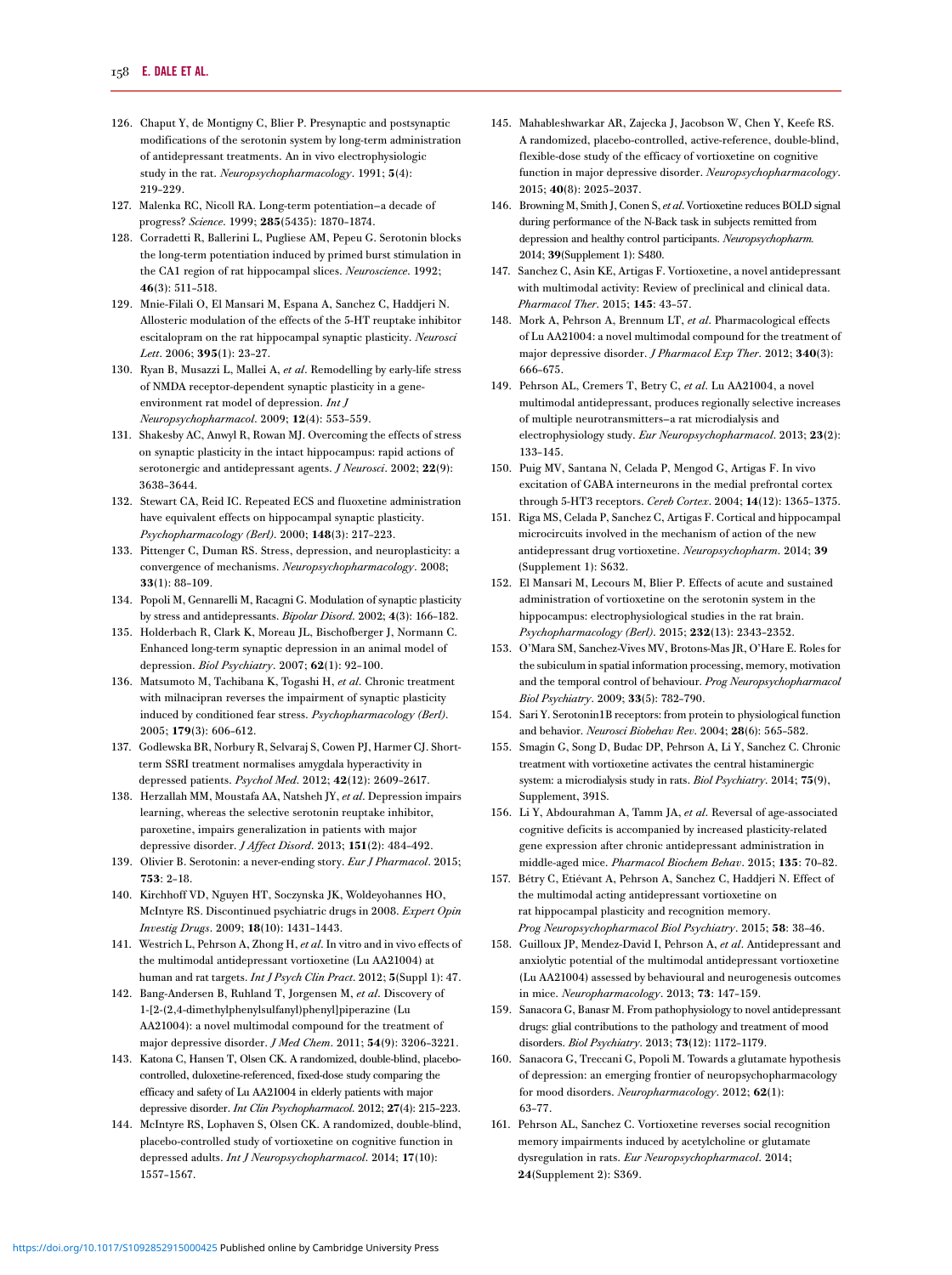- <span id="page-16-0"></span>162. Bétry C, Pehrson AL, Etiévant A, Ebert B, Sánchez C, Haddjeri N. The rapid recovery of 5-HT cell firing induced by the antidepressant vortioxetine involves 5-HT(3) receptor antagonism. Int J Neuropsychopharmacol. 2013; 16(5): 1115–1127.
- 163. Pompeiano M, Palacios JM, Mengod G. Distribution of the serotonin 5-HT2 receptor family mRNAs: comparison between 5-HT2A and 5-HT2C receptors. Brain Res Mol Brain Res. 1994; 23(1–2): 163–178.
- 164. Haider S, Khaliq S, Haleem DJ. Enhanced serotonergic neurotransmission in the hippocampus following tryptophan administration improves learning acquisition and memory consolidation in rats. Pharmacol Rep. 2007; 59(1): 53–57.
- 165. Levkovitz Y, Richter-Levin G, Segal M. Effect of 5 hydroxytryptophane on behavior and hippocampal physiology in young and old rats. Neurobiol Aging. 1994; 15(5): 635–641.
- 166. Egashira N, Mishima K, Katsurabayashi S, et al. Involvement of 5-hydroxytryptamine neuronal system in Delta(9) tetrahydrocannabinol-induced impairment of spatial memory. Eur J Pharmacol. 2002; 445(3): 221–229.
- 167. Inoue T, Kitaichi Y, Koyama T. SSRIs and conditioned fear. Prog Neuropsychopharmacol Biol Psychiatry. 2011; 35(8): 1810–1819.
- 168. Karabeg MM, Grauthoff S, Kollert SY, et al. 5-HTT deficiency affects neuroplasticity and increases stress sensitivity resulting in altered spatial learning performance in the Morris water maze but not in the Barnes maze. PloS one. 2013; 8(10): e78238.
- 169. Nonkes LJ, de Pooter M, Homberg JR. Behavioural therapy based on distraction alleviates impaired fear extinction in male serotonin transporter knockout rats. *J Psychiatry Neurosci*. 2012; 37(4): 224-230.
- 170. Luoni A, Hulsken S, Cazzaniga G, Racagni G, Homberg JR, Riva MA. Behavioural and neuroplastic properties of chronic lurasidone treatment in serotonin transporter knockout rats. Int J Neuropsychopharmacol. 2013; 16(6): 1319–1330.
- 171. Ampuero E, Stehberg J, Gonzalez D, et al. Repetitive fluoxetine treatment affects long-term memories but not learning. Behav Brain Res. 2013; 247: 92–100.
- 172. Sass A, Wortwein G. The effect of subchronic fluoxetine treatment on learning and memory in adolescent rats. Behav Brain Res. 2012; 228(1): 169–175.
- 173. Gumuslu E, Mutlu O, Sunnetci D, et al. The effects of tianeptine, olanzapine and fluoxetine on the cognitive behaviors of unpredictable chronic mild stress-exposed mice. Drug Res. 2013; 63(10): 532–539.
- 174. Valluzzi JA, Chan K. Effects of fluoxetine on hippocampaldependent and hippocampal-independent learning tasks. Behav Pharmacol. 2007; 18(5–6): 507–513.
- 175. Heinen M, Hettich MM, Ryan DP, Schnell S, Paesler K, Ehninger D. Adult-onset fluoxetine treatment does not improve behavioral impairments and may have adverse effects on the Ts65Dn mouse model of Down syndrome. Neural Plasticity. 2012; 2012: Article 467251.
- 176. Myint AM, O'Mahony S, Kubera M, et al. Role of paroxetine in interferon-alpha-induced immune and behavioural changes in male Wistar rats. *J Psychopharmacol*. 2007; 21(8): 843–850.
- 177. Wang Y, Neumann M, Hansen K, et al. Fluoxetine increases hippocampal neurogenesis and induces epigenetic factors but does not improve functional recovery after traumatic brain injury. J Neurotrauma. 2011; 28(2): 259–268.
- 178. Naudon L, Hotte M, Jay TM. Effects of acute and chronic antidepressant treatments on memory performance: a comparison between paroxetine and imipramine. Psychopharmacology (Berl). 2007; 191(2): 353–364.
- 179. Egashira N, Matsumoto Y, Mishima K, et al. Low dose citalopram reverses memory impairment and electroconvulsive shock-induced immobilization. Pharmacol Biochem Behav. 2006; 83(1): 161–167.
- 180. Montezinho LP, Miller S, Plath N, et al. The effects of acute treatment with escitalopram on the different stages of contextual fear conditioning are reversed by atomoxetine. Psychopharmacology (Berl). 2010; 212(2): 131–143.
- 181. Bridoux A, Laloux C, Derambure P, Bordet R, Monaca Charley C. The acute inhibition of rapid eye movement sleep by citalopram may impair spatial learning and passive avoidance in mice. *J Neural* Transm. 2013; 120(3): 383–389.
- 182. Jensen JB, du Jardin KG, Song D, et al. Vortioxetine, but not escitalopram or duloxetine, reverses memory impairment induced by central 5-HT depletion in rats: evidence for direct 5-HT receptor modulation. Eur Neuropsychopharmacol. 2014; 24(1): 148–159.
- 183. Mørk A, Montezinho LP, Miller S, et al. Vortioxetine (Lu AA21004), a novel multimodal antidepressant, enhances memory in rats. Pharmacol Biochem Behav. 2013; 105: 41–50.
- 184. du Jardin KG, Jensen JB, Sanchez C, Pehrson AL. Vortioxetine dose-dependently reverses 5-HT depletion-induced deficits in spatial working and object recognition memory: a potential role for 5-HT1A receptor agonism and 5-HT3 receptor antagonism. Eur Neuropsychopharmacol. 2014; 24(1): 160–171.
- 185. Adams W, Kusljic S, van den Buuse M. Serotonin depletion in the dorsal and ventral hippocampus: effects on locomotor hyperactivity, prepulse inhibition and learning and memory. Neuropharmacology. 2008; 55(6): 1048–1055.
- 186. Lehmann O, Bertrand F, Jeltsch H, et al. 5,7-DHT-induced hippocampal 5-HT depletion attenuates behavioural deficits produced by 192 IgG-saporin lesions of septal cholinergic neurons in the rat. Eur J Neurosci. 2002; 15(12): 1991–2006.
- 187. Lehmann O, Jeltsch H, Lazarus C, Tritschler L, Bertrand F, Cassel JC. Combined 192 IgG-saporin and 5,7-dihydroxytryptamine lesions in the male rat brain: a neurochemical and behavioral study. Pharmacol Biochem Behav. 2002; 72(4): 899–912.
- 188. Lehmann O, Jeltsch H, Lehnardt O, Pain L, Lazarus C, Cassel JC. Combined lesions of cholinergic and serotonergic neurons in the rat brain using 192 IgG-saporin and 5,7-dihydroxytryptamine: neurochemical and behavioural characterization. Eur J Neurosci. 2000; 12(1): 67–79.
- 189. Murtha SJ, Pappas BA. Neurochemical, histopathological and mnemonic effects of combined lesions of the medial septal and serotonin afferents to the hippocampus. Brain Res. 1994; 651(1–2): 16–26.
- 190. Volpe BT, Hendrix CS, Park DH, Towle AC, Davis HP. Early post-natal administration of 5,7-dihydroxytryptamine destroys 5-HT neurons but does not affect spatial memory. Brain Res. 1992; 589(2): 262–267.
- 191. Gutierrez-Guzman BE, Hernandez-Perez JJ, Lopez-Vazquez MA, Fregozo CS, Guevara MA, Olvera-Cortes ME. Serotonin depletion of supramammillary/posterior hypothalamus nuclei produces place learning deficiencies and alters the concomitant hippocampal theta activity in rats. Eur J Pharmacol. 2012; 682(1–3): 99–109.
- 192. Richter-Levin G, Greenberger V, Segal M. The effects of general and restricted serotonergic lesions on hippocampal electrophysiology and behavior. Brain Res. 1994; 642(1–2): 111–116.
- 193. Kenton L, Boon F, Cain DP. Combined but not individual administration of beta-adrenergic and serotonergic antagonists impairs water maze acquisition in the rat. Neuropsychopharmacology. 2008; 33(6): 1298–1311.
- 194. Galani R, Berthel MC, Lazarus C, et al. The behavioral effects of enriched housing are not altered by serotonin depletion but enrichment alters hippocampal neurochemistry. Neurobiol Learn Mem. 2007; 88(1): 1–10.
- 195. Lieben CK, van Oorsouw K, Deutz NE, Blokland A. Acute tryptophan depletion induced by a gelatin-based mixture impairs object memory but not affective behavior and spatial learning in the rat. Behav Brain Res. 2004; 151(1–2): 53–64.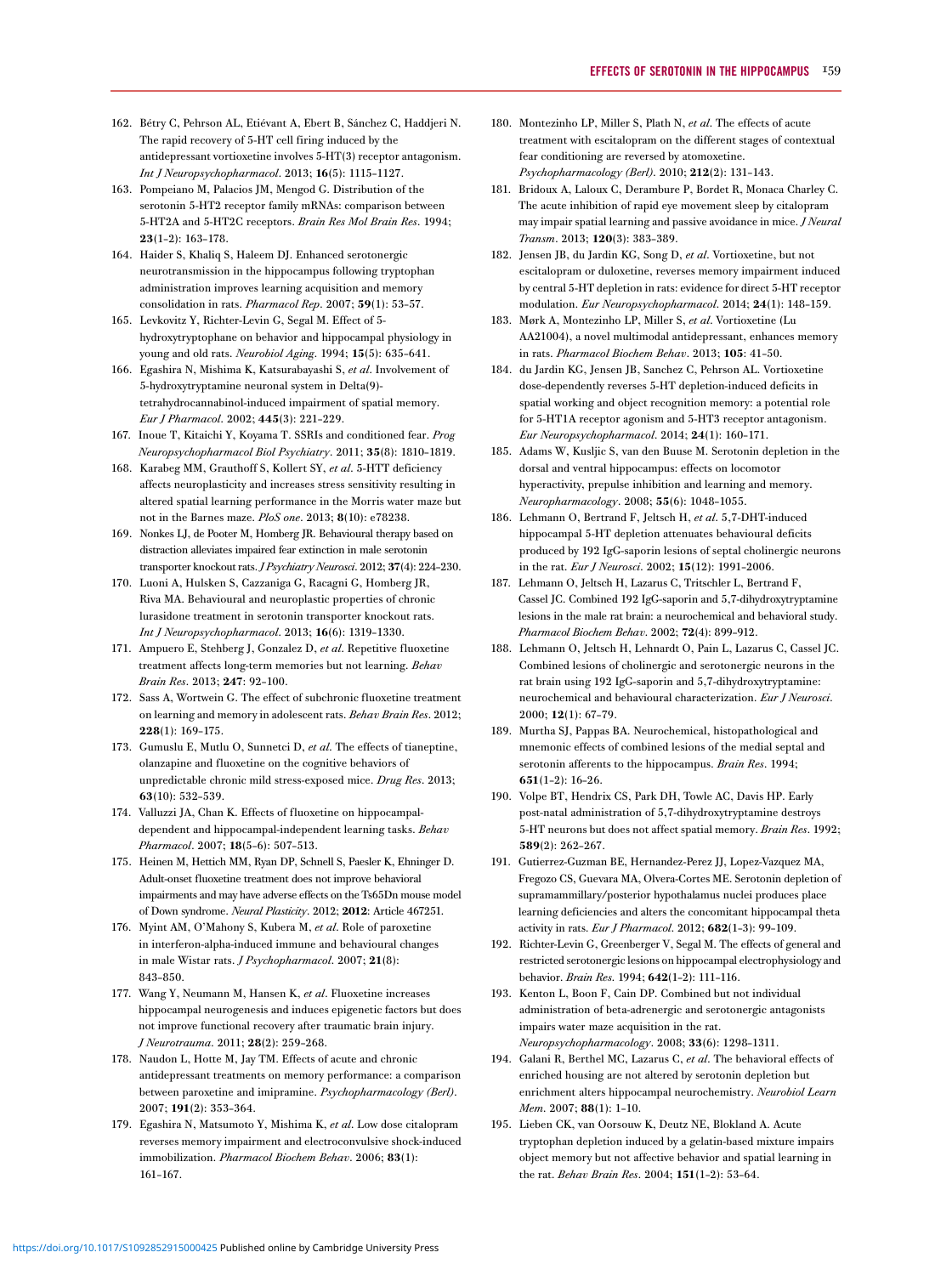- <span id="page-17-0"></span>196. Uchida S, Umeeda H, Kitamoto A, Masushige S, Kida S. Chronic reduction in dietary tryptophan leads to a selective impairment of contextual fear memory in mice. Brain Res. 2007; 1149: 149–156.
- 197. Dai JX, Han HL, Tian M, et al. Enhanced contextual fear memory in central serotonin-deficient mice. Proc Natl Acad Sci U S A. 2008; 105(33): 11981–11986.
- 198. Bert B, Dere E, Wilhelmi N, et al. Transient overexpression of the 5-HT1A receptor impairs water-maze but not hole-board performance. Neurobiol Learn Mem. 2005; 84(1): 57–68.
- 199. Bert B, Voigt JP, Kusserow H, Theuring F, Rex A, Fink H. Increasing the number of 5-HT(1A)-receptors in cortex and hippocampus does not induce mnemonic deficits in mice. Pharmacol Biochem Behav. 2009; 92(1): 76–81.
- 200. Wolff M, Costet P, Gross C, Hen R, Segu L, Buhot MC. Age-dependent effects of serotonin-1A receptor gene deletion in spatial learning abilities in mice. Brain Res Mol Brain Res. 2004; 130(1–2): 39–48.
- 201. Klemenhagen KC, Gordon JA, David DJ, Hen R, Gross CT. Increased fear response to contextual cues in mice lacking the 5-HT1A receptor. Neuropsychopharmacology. 2006; 31(1): 101–111.
- 202. Malá H, Arnberg K, Chu D, Nedergaard SK, Witmer J, Mogensen J. Only repeated administration of the serotonergic agonist 8-OH-DPAT improves place learning of rats subjected to fimbria-fornix transection. Pharmacol Biochem Behav. 2013; 109: 50–58.
- 203. Winter JC, Petti DT. The effects of 8-hydroxy-2-(di-n-propylamino) tetralin and other serotonergic agonists on performance in a radial maze: a possible role for 5-HT1A receptors in memory. Pharmacol Biochem Behav. 1987; 27(4): 625–628.
- 204. Helsley S, Siegel TL, Fiorella D, Rabin RA, Winter JC. WAY-100635 reverses 8-OH-DPAT-induced performance impairment in the radial maze. Prog Neuropsychopharmacol Biol Psychiatry. 1998; 22(7): 1179–1184.
- 205. Egashira N, Yano A, Ishigami N, et al. Investigation of mechanisms mediating 8-OH-DPAT-induced impairment of spatial memory: involvement of 5-HT1A receptors in the dorsal hippocampus in rats. Brain Res. 2006; 1069(1): 54–62.
- 206. Inui K, Egashira N, Mishima K, et al. The serotonin1A receptor agonist 8-OHDPAT reverses delta 9-tetrahydrocannabinol-induced impairment of spatial memory and reduction of acetylcholine release in the dorsal hippocampus in rats. Neurotox Res. 2004; 6(2): 153–158.
- 207. Buhot MC, Patra SK, Naili S. Spatial memory deficits following stimulation of hippocampal 5-HT1B receptors in the rat. Eur J Pharmacol. 1995; 285(3): 221–228.
- 208. Bauer EP. Serotonin in fear conditioning processes. Behav Brain Res. 2015; 277c: 68–77.
- 209. Youn J, Misane I, Eriksson TM, et al. Bidirectional modulation of classical fear conditioning in mice by 5-HT(1A) receptor ligands with contrasting intrinsic activities. Neuropharmacology. 2009; 57(5–6): 567–576.
- 210. Hirst WD, Andree TH, Aschmies S, et al. Correlating efficacy in rodent cognition models with in vivo 5-hydroxytryptamine1a receptor occupancy by a novel antagonist, (R)-N-(2-methyl-(4-indolyl-1-piperazinyl)ethyl)-N-(2-pyridinyl)-cyclohexane carboxamide (WAY-101405). J Pharmacol Exp Ther. 2008; 325(1): 134–145.
- 211. McDevitt RA, Hiroi R, Mackenzie SM, et al. Serotonin 1B autoreceptors originating in the caudal dorsal raphe nucleus reduce expression of fear and depression-like behavior. Biol Psychiatry. 2011; 69(8): 780–787.
- 212. Wolff M, Savova M, Malleret G, Hen R, Segu L, Buhot MC. Serotonin 1B knockout mice exhibit a task-dependent selective learning facilitation. Neurosci Lett. 2003; 338(1): 1–4.
- 213. Malleret G, Hen R, Guillou JL, Segu L, Buhot MC. 5-HT1B receptor knock-out mice exhibit increased exploratory activity and enhanced spatial memory performance in the Morris water maze. J Neurosci. 1999; 19(14): 6157–6168.
- 214. Ahlander-Luttgen M, Madjid N, Schott PA, Sandin J, Ogren SO. Analysis of the role of the 5-HT1B receptor in spatial and aversive learning in the rat. Neuropsychopharmacology. 2003; 28(9): 1642–1655.
- 215. Fedotova YO, Ordyan NE. Blockade of 5-HT2A/2C-type receptors impairs learning in female rats in the course of estrous cycle. Bull Exp Biol Med. 2010; 150(1): 6–8.
- 216. Naghdi N, Harooni HE. The effect of intrahippocampal injections of ritanserin (5HT2A/2C antagonist) and granisetron (5HT3 antagonist) on learning as assessed in the spatial version of the water maze. Behav Brain Res. 2005; 157(2): 205–210.
- 217. Levin E, Icenogle L, Farzad A. Ketanserin attenuates nicotineinduced working memory improvement in rats. Pharmacol Biochem Behav. 2005; 82(2): 289–292.
- 218. Cohen H. Anxiolytic effect and memory improvement in rats by antisense oligodeoxynucleotide to 5-hydroxytryptamine-2A precursor protein. Depress Anxiety. 2005; 22(2): 84–93.
- 219. Zhang G, Ásgeirsdóttir HN, Cohen SJ, Munchow AH, Barrera MP, Stackman RW Jr. Stimulation of serotonin 2A receptors facilitates consolidation and extinction of fear memory in C57BL/6J mice. Neuropharmacology. 2013; 64: 403–413.
- 220. Tecott LH, Logue SF, Wehner JM, Kauer JA. Perturbed dentate gyrus function in serotonin 5-HT2C receptor mutant mice. Proc Natl Acad Sci U S A. 1998; 95(25): 15026–15031.
- 221. Burghardt NS, Bush DE, McEwen BS, LeDoux JE. Acute selective serotonin reuptake inhibitors increase conditioned fear expression: blockade with a 5-HT(2C) receptor antagonist. Biol Psychiatry. 2007; 62(10): 1111–1118.
- 222. Hodges H, Sowinski P, Sinden JD, Netto CA, Fletcher A. The selective 5-HT3 receptor antagonist, WAY100289, enhances spatial memory in rats with ibotenate lesions of the forebrain cholinergic projection system. Psychopharmacology (Berl). 1995; 117(3): 318–332.
- 223. Pitsikas N, Brambilla A, Borsini F. Effect of DAU 6215, a novel 5-HT3 receptor antagonist, on scopolamine-induced amnesia in the rat in a spatial learning task. Pharmacol Biochem Behav. 1994; 47(1): 95–99.
- 224. Harrell AV, Allan AM. Improvements in hippocampal-dependent learning and decremental attention in 5-HT(3) receptor overexpressing mice. Learn Mem. 2003; 10(5): 410–419.
- 225. Segu L, Lecomte MJ, Wolff M, et al. Hyperfunction of muscarinic receptor maintains long-term memory in 5-HT4 receptor knockout mice. PloS one. 2010; 5(3): e9529.
- 226. Cachard-Chastel M, Devers S, Sicsic S, et al. Prucalopride and donepezil act synergistically to reverse scopolamine-induced memory deficit in C57Bl/6j mice. Behav Brain Res. 2008; 187(2): 455–461.
- 227. Orsetti M, Dellarole A, Ferri S, Ghi P. Acquisition, retention, and recall of memory after injection of RS67333, a 5-HT(4) receptor agonist, into the nucleus basalis magnocellularis of the rat. Learn Mem. 2003; 10(5): 420-426.
- 228. Fontana DJ, Daniels SE, Wong EH, Clark RD, Eglen RM. The effects of novel, selective 5-hydroxytryptamine (5-HT)4 receptor ligands in rat spatial navigation. Neuropharmacology. 1997; 36(4–5): 689–696.
- 229. Woolley ML, Bentley JC, Sleight AJ, Marsden CA, Fone KC. A role for 5-ht6 receptors in retention of spatial learning in the Morris water maze. Neuropharmacology. 2001; 41(2): 210–219.
- 230. Rogers DC, Hagan JJ. 5-HT6 receptor antagonists enhance retention of a water maze task in the rat. Psychopharmacology (Berl). 2001; 158(2): 114–119.
- 231. Stean TO, Hirst WD, Thomas DR, et al. Pharmacological profile of SB-357134: a potent, selective, brain penetrant, and orally active